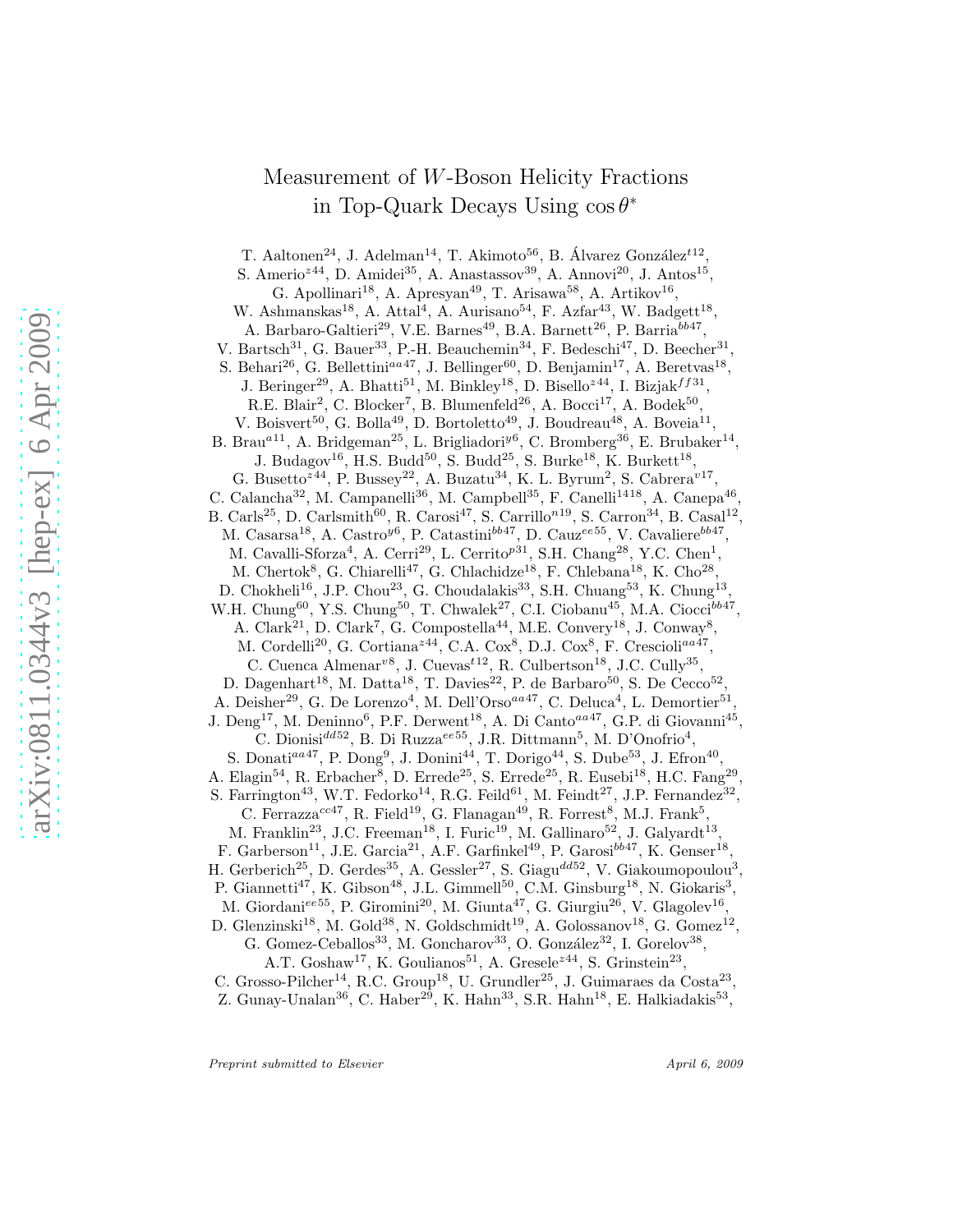B.-Y. Han<sup>50</sup>, J.Y. Han<sup>50</sup>, F. Happacher<sup>20</sup>, K. Hara<sup>56</sup>, D. Hare<sup>53</sup>, M. Hare<sup>57</sup>, S. Harper<sup>43</sup>, R.F. Harr<sup>59</sup>, R.M. Harris<sup>18</sup>, M. Hartz<sup>48</sup>, K. Hatakeyama<sup>51</sup>, C. Hays<sup>43</sup>, M. Heck<sup>27</sup>, A. Heijboer<sup>46</sup>, J. Heinrich<sup>46</sup>, C. Henderson<sup>33</sup>, M. Herndon<sup>60</sup>, J. Heuser<sup>27</sup>, S. Hewamanage<sup>5</sup>, D. Hidas<sup>17</sup>, C.S. Hill<sup>c11</sup>, D. Hirschbuehl<sup>27</sup>, A. Hocker<sup>18</sup>, S. Hou<sup>1</sup>, M. Houlden<sup>30</sup>, S.-C. Hsu<sup>29</sup>, B.T. Huffman<sup>43</sup>, R.E. Hughes<sup>40</sup>, U. Husemann<sup>61</sup>, M. Hussein<sup>36</sup>, J. Huston<sup>36</sup>, J. Incandela<sup>11</sup>, G. Introzzi<sup>47</sup>, M. Iori<sup>dd52</sup>, A. Ivanov<sup>8</sup>, E. James<sup>18</sup>, D. Jang<sup>13</sup>, B. Jayatilaka<sup>17</sup>, E.J. Jeon<sup>28</sup>, M.K. Jha<sup>6</sup>, S. Jindariani<sup>18</sup>, W. Johnson<sup>8</sup>, M. Jones<sup>49</sup>, K.K. Joo<sup>28</sup>, S.Y. Jun<sup>13</sup>, J.E. Jung<sup>28</sup>, T.R. Junk<sup>18</sup>, T. Kamon<sup>54</sup>, D. Kar<sup>19</sup>, P.E. Karchin<sup>59</sup>, Y. Kato<sup> $142$ </sup>, R. Kephart<sup>18</sup>, W. Ketchum<sup>14</sup>, J. Keung<sup>46</sup>, V. Khotilovich<sup>54</sup>, B. Kilminster<sup>18</sup>, D.H. Kim<sup>28</sup>, H.S. Kim<sup>28</sup>, H.W. Kim<sup>28</sup>, J.E. Kim<sup>28</sup>, M.J. Kim<sup>20</sup>, S.B. Kim<sup>28</sup>, S.H. Kim<sup>56</sup>, Y.K. Kim<sup>14</sup>, N. Kimura<sup>56</sup>, L. Kirsch<sup>7</sup>, S. Klimenko<sup>19</sup>, B. Knuteson<sup>33</sup>, B.R. Ko<sup>17</sup>, K. Kondo<sup>58</sup>, D.J. Kong<sup>28</sup>, J. Konigsberg<sup>19</sup>, A. Korytov<sup>19</sup>, A.V. Kotwal<sup>17</sup> , M. Kreps<sup>27</sup>, J. Kroll<sup>46</sup>, D. Krop<sup>14</sup>, N. Krumnack<sup>5</sup>, M. Kruse<sup>17</sup>, V. Krutelyov<sup>11</sup>, T. Kubo $^{56}$ , T. Kuhr<sup>27</sup>, N.P. Kulkarni<sup>59</sup>, M. Kurata $^{56}$ , S. Kwang<sup>14</sup>, A.T. Laasanen<sup>49</sup>, S. Lami<sup>47</sup>, S. Lammel<sup>18</sup>, M. Lancaster<sup>31</sup>, R.L. Lander<sup>8</sup>, K. Lannon<sup>s40</sup>, A. Lath<sup>53</sup>, G. Latino<sup>bb47</sup>, I. Lazzizzera<sup> $z$ 44</sup>, T. LeCompte<sup>2</sup>, E. Lee<sup>54</sup>, H.S. Lee<sup>14</sup>, S.W. Lee<sup> $u54$ </sup>, S. Leone<sup>47</sup>, J.D. Lewis<sup>18</sup>, C.-S. Lin<sup>29</sup>, J. Linacre<sup>43</sup>, M. Lindgren<sup>18</sup>, E. Lipeles<sup>46</sup>, A. Lister<sup>8</sup>, D.O. Litvintsev<sup>18</sup>, C. Liu<sup>48</sup>, T. Liu<sup>18</sup>, N.S. Lockyer<sup>46</sup>, A. Loginov<sup>61</sup>, M. Loreti<sup>z44</sup>, L. Lovas<sup>15</sup>, D. Lucchesi<sup>z44</sup>, C. Luci<sup>dd52</sup>, J. Lueck<sup>27</sup>, P. Lujan<sup>29</sup>, P. Lukens<sup>18</sup>, G. Lungu<sup>51</sup>, L. Lyons<sup>43</sup>, J. Lys<sup>29</sup>, R. Lysak<sup>15</sup>, D. MacQueen<sup>34</sup>, R. Madrak<sup>18</sup>, K. Maeshima<sup>18</sup>, K. Makhoul<sup>33</sup>, T. Maki<sup>24</sup>, P. Maksimovic<sup>26</sup>, S. Malde<sup>43</sup>, S. Malik<sup>31</sup>, G. Manca<sup>e30</sup>, A. Manousakis-Katsikakis<sup>3</sup>, F. Margaroli<sup>49</sup>, C. Marino<sup>27</sup>, C.P. Marino<sup>25</sup>, A. Martin<sup>61</sup>, V. Martin<sup>k22</sup>, M. Martínez<sup>4</sup>, R. Martínez-Ballarín<sup>32</sup>, T. Maruyama<sup>56</sup>, P. Mastrandrea<sup>52</sup>, T. Masubuchi<sup>56</sup> , M. Mathis<sup>26</sup>, M.E. Mattson<sup>59</sup>, P. Mazzanti<sup>6</sup>, K.S. McFarland<sup>50</sup>, P. McIntyre<sup>54</sup>, R. McNulty<sup>j30</sup>, A. Mehta<sup>30</sup>, P. Mehtala<sup>24</sup>, A. Menzione<sup>47</sup>, P. Merkel<sup>49</sup>, C. Mesropian<sup>51</sup>, T. Miao<sup>18</sup>, N. Miladinovic<sup>7</sup>, R. Miller<sup>36</sup>, C. Mills<sup>23</sup>, M. Milnik<sup>27</sup>, A. Mitra<sup>1</sup>, G. Mitselmakher<sup>19</sup>, H. Miyake<sup>56</sup>, S. Moed<sup>23</sup>, N. Moggi<sup>6</sup>, C.S. Moon<sup>28</sup>, R. Moore<sup>18</sup>, M.J. Morello<sup>47</sup>, J. Morlock<sup>27</sup>, P. Movilla Fernandez<sup>18</sup>, J. Mülmenstädt<sup>29</sup>, A. Mukherjee<sup>18</sup>, Th. Muller<sup>27</sup>, R. Mumford<sup>26</sup>, P. Murat<sup>18</sup>, M. Mussini<sup>y6</sup>, J. Nachtman<sup>018</sup>, Y. Nagai<sup>56</sup>, A. Nagano<sup>56</sup>, J. Naganoma<sup>56</sup>, K. Nakamura<sup>56</sup>, I. Nakano<sup>41</sup>, A. Napier<sup>57</sup>, V. Necula<sup>17</sup>, J. Nett<sup>60</sup>, C. Neu<sup>w46</sup>, M.S. Neubauer<sup>25</sup>, S. Neubauer<sup>27</sup>, J. Nielsen<sup>929</sup>, L. Nodulman<sup>2</sup>, M. Norman<sup>10</sup>, O. Norniella<sup>25</sup>, E. Nurse<sup>31</sup>, L. Oakes<sup>43</sup>, S.H. Oh<sup>17</sup>, Y.D. Oh<sup>28</sup>, I. Oksuzian<sup>19</sup>, T. Okusawa<sup>42</sup>, R. Orava<sup>24</sup>, K. Osterberg<sup>24</sup>, S. Pagan Griso<sup> $z$ 44</sup>, E. Palencia<sup>18</sup>, V. Papadimitriou<sup>18</sup>, A. Papaikonomou<sup>27</sup>, A.A. Paramonov<sup>14</sup>, B. Parks<sup>40</sup>, S. Pashapour<sup>34</sup>, J. Patrick<sup>18</sup>, G. Pauletta<sup>ee55</sup>, M. Paulini<sup>13</sup>, C. Paus<sup>33</sup>, T. Peiffer<sup>27</sup>, D.E. Pellett<sup>8</sup>, A. Penzo<sup>55</sup>, T.J. Phillips<sup>17</sup>, G. Piacentino<sup>47</sup>, E. Pianori<sup>46</sup>, L. Pinera<sup>19</sup>, K. Pitts<sup>25</sup>, C. Plager<sup>9</sup>, L. Pondrom<sup>60</sup>, O. Poukhov<sup>\*16</sup>,

<sup>∗</sup>Deceased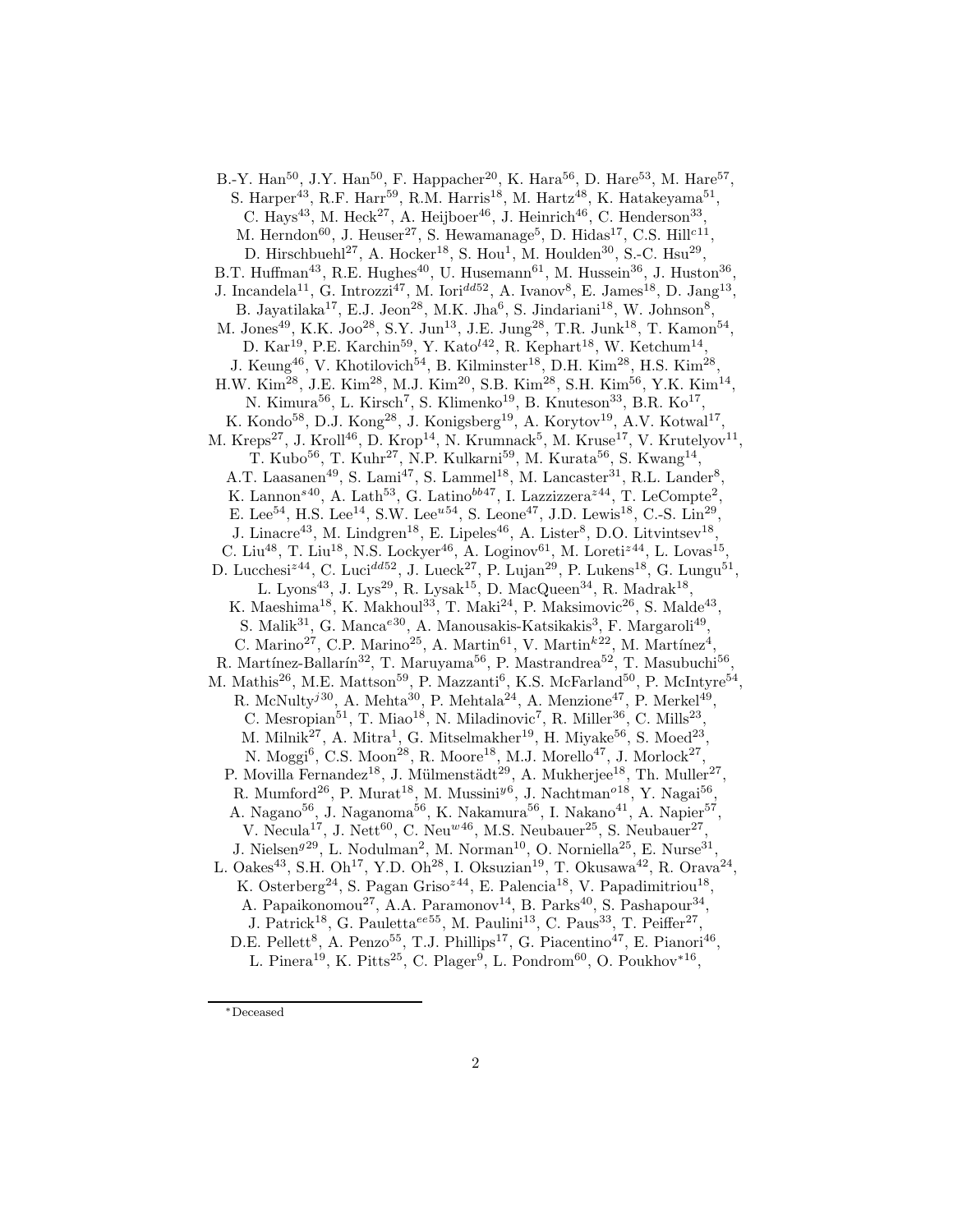N. Pounder<sup>43</sup>, F. Prakoshyn<sup>16</sup>, A. Pronko<sup>18</sup>, J. Proudfoot<sup>2</sup>, F. Ptohos<sup>*i*18</sup>, E. Pueschel<sup>13</sup>, G. Punzi<sup>aa47</sup>, J. Pursley<sup>60</sup>, J. Rademacker<sup>c43</sup>, A. Rahaman<sup>48</sup>, V. Ramakrishnan<sup>60</sup>, N. Ranjan<sup>49</sup>, I. Redondo<sup>32</sup>, P. Renton<sup>43</sup>, M. Renz<sup>27</sup>, M. Rescigno<sup>52</sup>, S. Richter<sup>27</sup>, F. Rimondi<sup>y6</sup>, L. Ristori<sup>47</sup>, A. Robson<sup>22</sup>, T. Rodrigo<sup>12</sup>, T. Rodriguez<sup>46</sup>, E. Rogers<sup>25</sup>, S. Rolli<sup>57</sup>, R. Roser<sup>18</sup>, M. Rossi<sup>55</sup>, R. Rossin<sup>11</sup>, P. Roy<sup>34</sup>, A. Ruiz<sup>12</sup>, J. Russ<sup>13</sup>, V. Rusu<sup>18</sup>, B. Rutherford<sup>18</sup>, H. Saarikko<sup>24</sup>, A. Safonov<sup>54</sup>, W.K. Sakumoto<sup>50</sup>, O. Saltó<sup>4</sup>, L. Santi<sup>ee55</sup>, S. Sarkar $^{dd52}$ , L. Sartori<sup>47</sup>, K. Sato<sup>18</sup>, A. Savoy-Navarro<sup>45</sup>, P. Schlabach<sup>18</sup>, A. Schmidt<sup>27</sup>, E.E. Schmidt<sup>18</sup>, M.A. Schmidt<sup>14</sup>, M.P. Schmidt<sup>\*61</sup>, M. Schmitt<sup>39</sup>, T. Schwarz<sup>8</sup>, L. Scodellaro<sup>12</sup>, A. Scribano<sup>bb47</sup>, F. Scuri<sup>47</sup> , A. Sedov<sup>49</sup>, S. Seidel<sup>38</sup>, Y. Seiya<sup>42</sup>, A. Semenov<sup>16</sup>, L. Sexton-Kennedy<sup>18</sup>, F. Sforza<sup>aa47</sup>, A. Sfyrla<sup>25</sup>, S.Z. Shalhout<sup>59</sup>, T. Shears<sup>30</sup>, P.F. Shepard<sup>48</sup>, M. Shimojima<sup>r56</sup>, S. Shiraishi<sup>14</sup>, M. Shochet<sup>14</sup>, Y. Shon<sup>60</sup>, I. Shreyber<sup>37</sup>, P. Sinervo<sup>34</sup>, A. Sisakyan<sup>16</sup>, A.J. Slaughter<sup>18</sup>, J. Slaunwhite<sup>40</sup>, K. Sliwa<sup>57</sup> , J.R. Smith<sup>8</sup>, F.D. Snider<sup>18</sup>, R. Snihur<sup>34</sup>, A. Soha<sup>8</sup>, S. Somalwar<sup>53</sup>, V. Sorin<sup>36</sup> , T. Spreitzer<sup>34</sup>, P. Squillacioti<sup>bb47</sup>, M. Stanitzki<sup>61</sup>, R. St. Denis<sup>22</sup>, B. Stelzer<sup>34</sup>, O. Stelzer-Chilton<sup>34</sup>, D. Stentz<sup>39</sup>, J. Strologas<sup>38</sup>, G.L. Strycker<sup>35</sup>, J.S. Suh<sup>28</sup>, A. Sukhanov<sup>19</sup>, I. Suslov<sup>16</sup>, T. Suzuki<sup>56</sup>, A. Taffard<sup> $f25$ </sup>, R. Takashima<sup>41</sup>, Y. Takeuchi<sup>56</sup>, R. Tanaka<sup>41</sup>, M. Tecchio<sup>35</sup>, P.K. Teng<sup>1</sup>, K. Terashi<sup>51</sup>, J. Thom<sup>h<sub>18</sub></sup>, A.S. Thompson<sup>22</sup>, G.A. Thompson<sup>25</sup>, E. Thomson<sup>46</sup>, P. Tipton<sup>61</sup>, P. Ttito-Guzmán<sup>32</sup>, S. Tkaczyk<sup>18</sup>, D. Toback<sup>54</sup>, S. Tokar<sup>15</sup>, K. Tollefson<sup>36</sup>, T. Tomura<sup>56</sup>, D. Tonelli<sup>18</sup>, S. Torre<sup>20</sup>, D. Torretta<sup>18</sup>, P. Totaro<sup>ee55</sup>, S. Tourneur<sup>45</sup>, M. Trovato<sup>cc47</sup>, S.-Y. Tsai<sup>1</sup>, Y. Tu<sup>46</sup>, N. Turini<sup>bb47</sup>, F. Ukegawa<sup>56</sup>, S. Vallecorsa<sup>21</sup>, N. van Remortel<sup>b24</sup>, A. Varganov<sup>35</sup>, E. Vataga<sup>cc47</sup>, F. Vázquez<sup>n19</sup>, G. Velev<sup>18</sup>, C. Vellidis<sup>3</sup>, M. Vidal<sup>32</sup>, R. Vidal<sup>18</sup>, I. Vila<sup>12</sup>, R. Vilar<sup>12</sup>, T. Vine<sup>31</sup>, M. Vogel<sup>38</sup>, I. Volobouev<sup>u29</sup>, G. Volpi<sup>aa47</sup>, P. Wagner<sup>46</sup>, R.G. Wagner<sup>2</sup>, R.L. Wagner<sup>18</sup>, W. Wagner<sup> $x27$ </sup>, J. Wagner-Kuhr<sup>27</sup>, T. Wakisaka<sup>42</sup>, R. Wallny<sup>9</sup>, S.M. Wang<sup>1</sup>, A. Warburton<sup>34</sup>, D. Waters<sup>31</sup>, M. Weinberger<sup>54</sup>, J. Weinelt<sup>27</sup>, W.C. Wester  $III^{18}$ , B. Whitehouse<sup>57</sup>, D. Whiteson<sup> $f46$ </sup>, A.B. Wicklund<sup>2</sup>, E. Wicklund<sup>18</sup>, S. Wilbur<sup>14</sup>, G. Williams<sup>34</sup>, H.H. Williams<sup>46</sup>, P. Wilson<sup>18</sup>, B.L. Winer<sup>40</sup>, P. Wittich<sup> $h18$ </sup>, S. Wolbers<sup>18</sup>, C. Wolfe<sup>14</sup>, T. Wright<sup>35</sup>, X. Wu<sup>21</sup>, F. Würthwein<sup>10</sup>, S. Xie<sup>33</sup>, A. Yagil<sup>10</sup>, K. Yamamoto<sup>42</sup>, J. Yamaoka<sup>17</sup>, U.K. Yang<sup>q14</sup>, Y.C. Yang<sup>28</sup>, W.M. Yao<sup>29</sup>, G.P. Yeh<sup>18</sup>, K. Yi<sup>o18</sup>, J. Yoh<sup>18</sup>, K. Yorita<sup>58</sup>, T. Yoshida<sup> $m42$ </sup>, G.B. Yu<sup>50</sup>, I. Yu<sup>28</sup>, S.S. Yu<sup>18</sup>, J.C. Yun<sup>18</sup>, L. Zanello<sup>dd52</sup>, A. Zanetti<sup>55</sup>, X. Zhang<sup>25</sup>, Y. Zheng<sup>d9</sup>, S. Zucchelli<sup>y</sup>,<sup>6</sup>

(CDF Collaboration† )

<sup>&</sup>lt;sup>†</sup>With visitors from <sup>a</sup>University of Massachusetts Amherst, Amherst, Massachusetts 01003,  $b$ Universiteit Antwerpen, B-2610 Antwerp, Belgium, <sup>c</sup>University of Bristol, Bristol BS8 1TL, United Kingdom, <sup>d</sup>Chinese Academy of Sciences, Beijing 100864, China, <sup>e</sup>Istituto Nazionale di Fisica Nucleare, Sezione di Cagliari, 09042 Monserrato (Cagliari), Italy, <sup>f</sup>University of California Irvine, Irvine, CA 92697, <sup>g</sup>University of California Santa Cruz, Santa Cruz, CA 95064,  ${}^h$ Cornell University, Ithaca, NY 14853, <sup>*i*</sup>University of Cyprus, Nicosia CY-1678, Cyprus, <sup>j</sup>University College Dublin, Dublin 4, Ireland, <sup>k</sup>University of Edinburgh, Edinburgh EH9 3JZ, United Kingdom, <sup>*l*</sup>University of Fukui, Fukui City, Fukui Prefecture, Japan 910-0017 <sup>m</sup>Kinki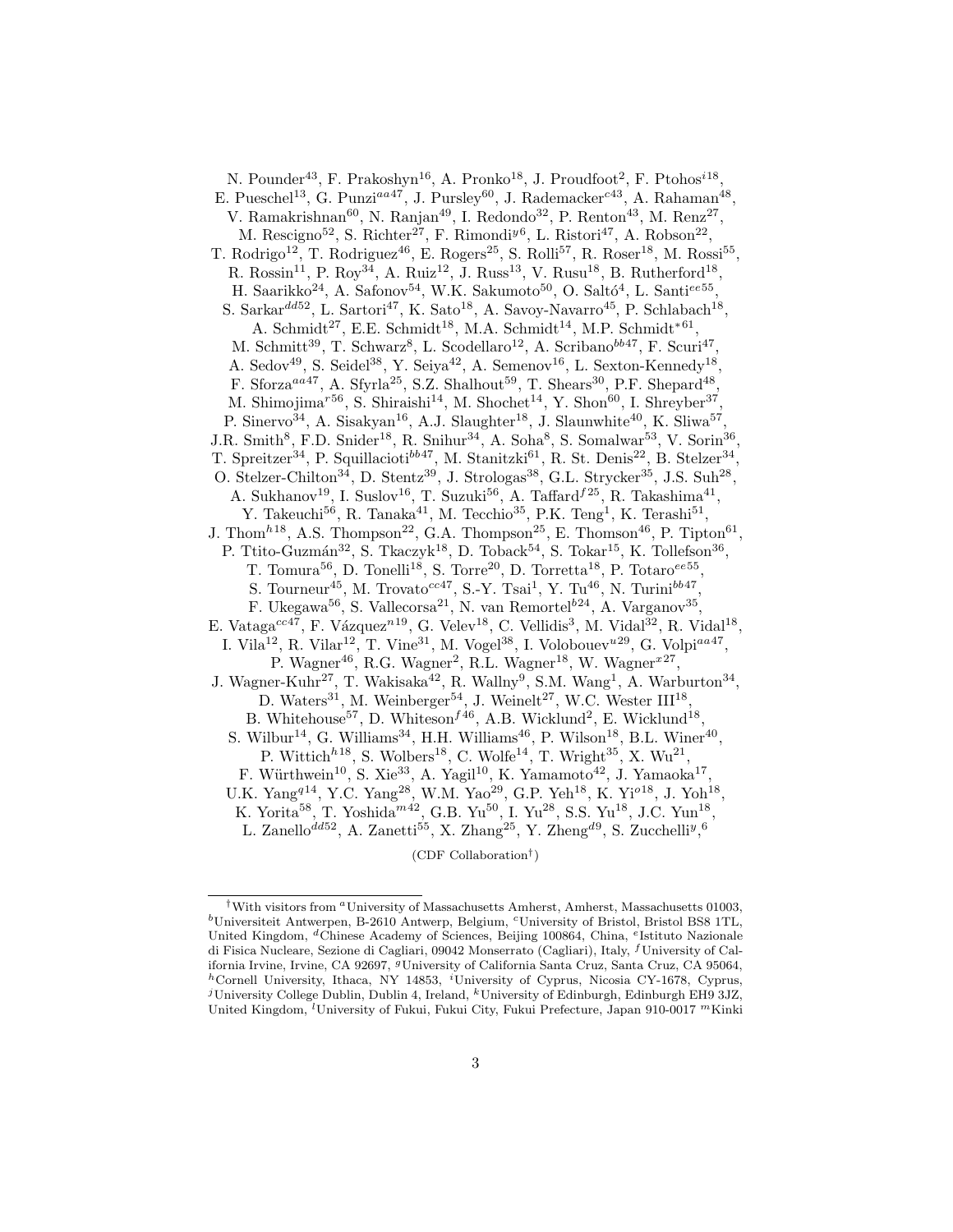<sup>1</sup> Institute of Physics, Academia Sinica, Taipei, Taiwan 11529, Republic of China

 $^{2}A$ rgonne National Laboratory, Argonne, Illinois 60439

 $3$ University of Athens, 157 71 Athens, Greece

4 Institut de Fisica d'Altes Energies, Universitat Autonoma de Barcelona, E-08193,

Bellaterra (Barcelona), Spain

<sup>5</sup>Baylor University, Waco, Texas 76798

<sup>6</sup>Istituto Nazionale di Fisica Nucleare Bologna, <sup>y</sup> University of Bologna, I-40127 Bologna,

Italy

 $^7$ Brandeis University, Waltham, Massachusetts 02254

 $8$ University of California, Davis, Davis, California 95616

 $^{9}$ University of California, Los Angeles, Los Angeles, California 90024

 $10$ University of California, San Diego, La Jolla, California 92093

<sup>11</sup>University of California, Santa Barbara, Santa Barbara, California 93106  $12$ Instituto de Fisica de Cantabria, CSIC-University of Cantabria, 39005 Santander, Spain

<sup>13</sup>Carnegie Mellon University, Pittsburgh, PA 15213

<sup>14</sup>Enrico Fermi Institute, University of Chicago, Chicago, Illinois 60637

<sup>15</sup>Comenius University, 842 48 Bratislava, Slovakia; Institute of Experimental Physics, 040

01 Kosice, Slovakia

 $^{16}Joint\ Institute$  for Nuclear Research, RU-141980 Dubna, Russia

<sup>17</sup>Duke University, Durham, North Carolina 27708

 $^{18}\!$  Fermi National Accelerator Laboratory, Batavia, Illinois 60510

 $19$ University of Florida, Gainesville, Florida 32611

 $^{20}$ Laboratori Nazionali di Frascati, Istituto Nazionale di Fisica Nucleare, I-00044 Frascati,

Italy

<sup>21</sup>University of Geneva, CH-1211 Geneva 4, Switzerland

 $^{22}G$ lasgow University, Glasgow G12 8QQ, United Kingdom

<sup>23</sup>Harvard University, Cambridge, Massachusetts 02138

<sup>24</sup>Division of High Energy Physics, Department of Physics, University of Helsinki and

Helsinki Institute of Physics, FIN-00014, Helsinki, Finland

 $^{25}$ University of Illinois, Urbana, Illinois 61801

 $^{26}\,$  The Johns Hopkins University, Baltimore, Maryland 21218

 $27$ Institut für Experimentelle Kernphysik, Universität Karlsruhe, 76128 Karlsruhe,

Germany

 $28$  Center for High Energy Physics: Kyungpook National University, Daegu 702-701, Korea; Seoul National University, Seoul 151-742, Korea; Sungkyunkwan University, Suwon

440-746, Korea; Korea Institute of Science and Technology Information, Daejeon, 305-806,

Korea; Chonnam National University, Gwangju, 500-757, Korea

 $^{29}$ Ernest Orlando Lawrence Berkeley National Laboratory, Berkeley, California 94720

 $30$ University of Liverpool, Liverpool L69 7ZE, United Kingdom

 $^{31}\!$  University College London, London WC1E 6BT, United Kingdom

 $32$ Centro de Investigaciones Energeticas Medioambientales y Tecnologicas, E-28040 Madrid, Spain

 $33$ Massachusetts Institute of Technology, Cambridge, Massachusetts 02139

 $34$ Institute of Particle Physics: McGill University, Montréal, Québec, Canada H3A 2T8;

Simon Fraser University, Burnaby, British Columbia, Canada V5A 1S6; University of

Toronto, Toronto, Ontario, Canada M5S 1A7; and TRIUMF, Vancouver, British

Columbia, Canada V6T 2A3

University, Higashi-Osaka City, Japan 577-8502 <sup>n</sup>Universidad Iberoamericana, Mexico D.F., Mexico, <sup>o</sup>University of Iowa, Iowa City, IA 52242, <sup>p</sup>Queen Mary, University of London, London, E1 4NS, England, <sup>q</sup>University of Manchester, Manchester M13 9PL, England, <sup>r</sup>Nagasaki Institute of Applied Science, Nagasaki, Japan, <sup>s</sup>University of Notre Dame, Notre Dame, IN 46556, <sup>t</sup>University de Oviedo, E-33007 Oviedo, Spain, <sup>u</sup>Texas Tech University, Lubbock, TX 79609, <sup>v</sup>IFIC(CSIC-Universitat de Valencia), 46071 Valencia, Spain, <sup>w</sup>University of Virginia, Charlottesville, VA 22904, <sup>x</sup>Bergische Universität Wuppertal, 42097 Wuppertal, Germany,  $^{ff}$ On leave from J. Stefan Institute, Ljubljana, Slovenia,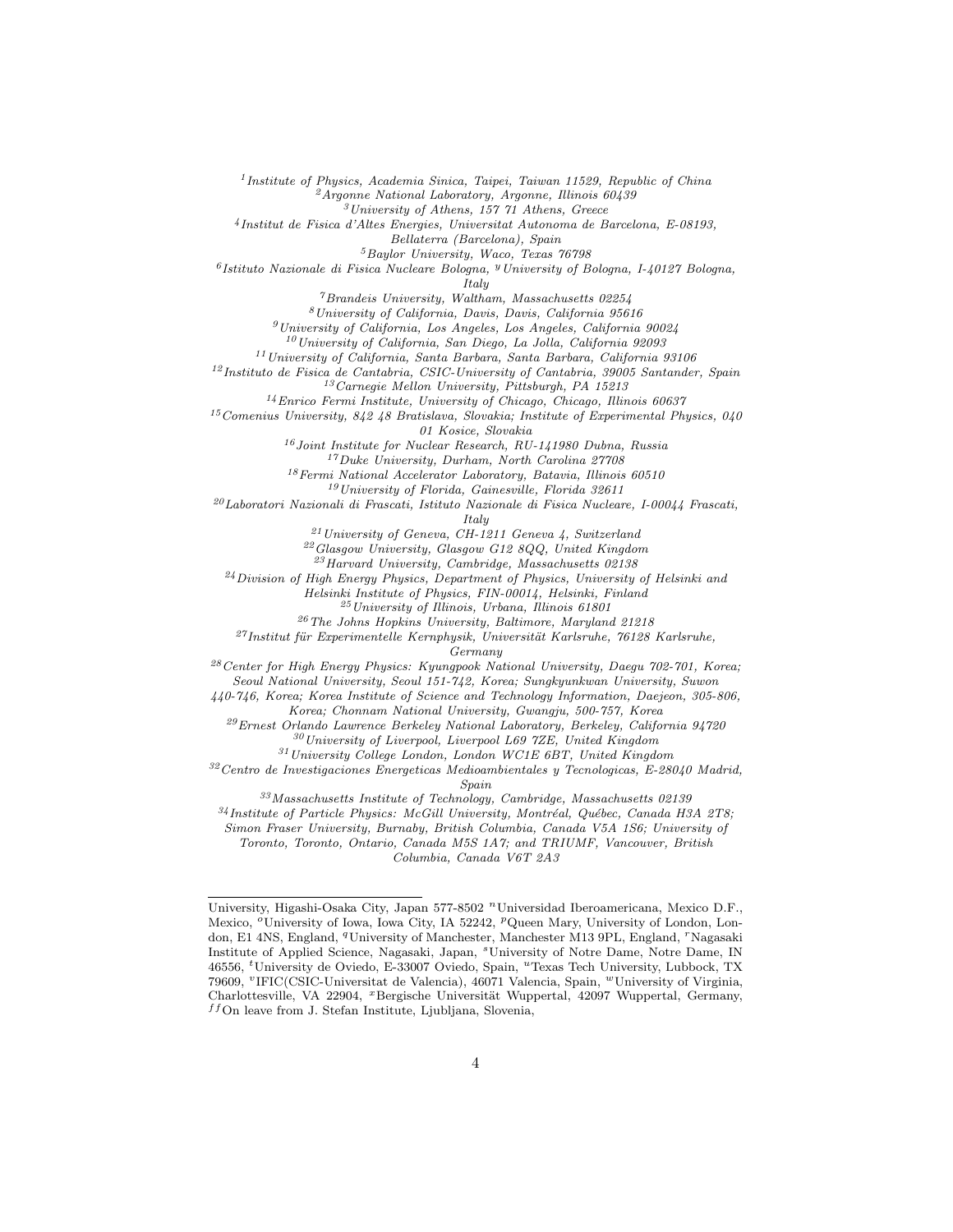University of Michigan, Ann Arbor, Michigan 48109 Michigan State University, East Lansing, Michigan 48824 Institution for Theoretical and Experimental Physics, ITEP, Moscow 117259, Russia University of New Mexico, Albuquerque, New Mexico 87131  $^{39}\!$  Northwestern University, Evanston, Illinois  $60208$ The Ohio State University, Columbus, Ohio 43210 Okayama University, Okayama 700-8530, Japan Osaka City University, Osaka 588, Japan University of Oxford, Oxford OX1 3RH, United Kingdom Istituto Nazionale di Fisica Nucleare, Sezione di Padova-Trento, <sup>z</sup> University of Padova, I-35131 Padova, Italy LPNHE, Universite Pierre et Marie Curie/IN2P3-CNRS, UMR7585, Paris, F-75252 France University of Pennsylvania, Philadelphia, Pennsylvania 19104  $^{47}$ Istituto Nazionale di Fisica Nucleare Pisa, <sup>aa</sup>University of Pisa, <sup>bb</sup>University of Siena and cc Scuola Normale Superiore, I-56127 Pisa, Italy University of Pittsburgh, Pittsburgh, Pennsylvania 15260 Purdue University, West Lafayette, Indiana 47907 University of Rochester, Rochester, New York 14627 The Rockefeller University, New York, New York 10021  $5^2$ Istituto Nazionale di Fisica Nucleare, Sezione di Roma 1, <sup>dd</sup> Sapienza Università di Roma, I-00185 Roma, Italy Rutgers University, Piscataway, New Jersey 08855 Texas A&M University, College Station, Texas 77843  $55I$ stituto Nazionale di Fisica Nucleare Trieste/Udine, I-34100 Trieste, ee University of Trieste/Udine, I-33100 Udine, Italy University of Tsukuba, Tsukuba, Ibaraki 305, Japan Tufts University, Medford, Massachusetts 02155 Waseda University, Tokyo 169, Japan Wayne State University, Detroit, Michigan 48201  $^{60}\!$  University of Wisconsin, Madison, Wisconsin 53706 Yale University, New Haven, Connecticut 06520

## Abstract

Fully reconstructed  $t\bar{t} \rightarrow W^+bW^-\bar{b} \rightarrow \ell\nu q\bar{q}'b\bar{b}$  events are used to determine the fractions of right-handed  $(f_+)$  and longitudinally polarized  $(f_0)$  W bosons produced in top-quark decays. The helicity fractions are sensitive to the couplings and the Dirac structure of the  $Wtb$  vertex. This paper reports measurements of the W-boson helicity fractions from two different methods using data corresponding to an integrated luminosity of 1.9 fb<sup>-1</sup> of  $p\bar{p}$  collisions at a center-of-mass energy of 1.96 TeV collected by the CDF II detector operating at the Fermilab Tevatron. Combining the results from the two methods, we find  $f_0 = 0.62 \pm 0.10$  (stat)  $\pm 0.05$  (syst) under the assumption that  $f_{+} = 0$ , and  $f_{+} = -0.04 \pm 0.04$  (stat)  $\pm 0.03$  (syst) with  $f_{0}$  fixed to the theoretically expected value of 0.70. Model-independent fits are also performed and simultaneously determine  $f_0 = 0.66 \pm 0.16$  (stat)  $\pm 0.05$  (syst) and  $f_{+} = -0.03 \pm 0.06$  (stat)  $\pm 0.03$  (syst). All these results are consistent with standard model expectations.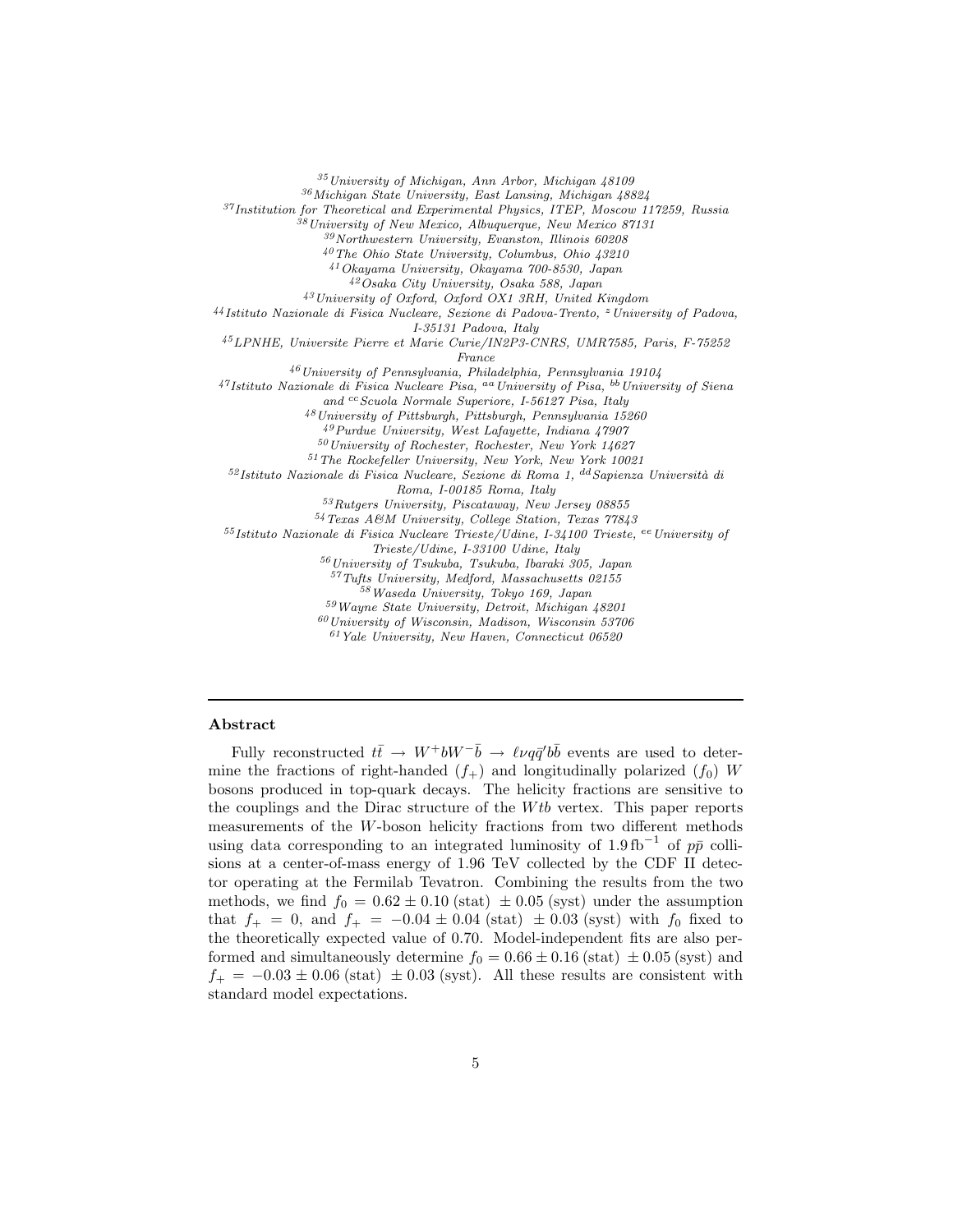### 1. Introduction

Charged current weak interactions proceed via the exchange of a  $W^{\pm}$  boson and are theoretically described by a vertex factor that has a pure vector minus axial-vector  $(V - A)$  structure [1]. While weak interactions have been tested with high precision at low momentum transfers, e.g. in radioactive  $\beta$ -decay, the vertex structure may be altered in interactions at high momentum transfers due to new physics contributions. Among the known fundamental particles, the top quark stands out as the heaviest, with a mass of  $m_t = 172.4 \pm 1.2$  GeV/ $c^2$  [2], and thereby gives access to high momentum scales. It has been suggested that the top quark may have non-universal gauge couplings as a result of dynamical breaking of the electroweak symmetry [3].

Given our present knowledge of the Cabibbo-Kobayashi-Maskawa quarkmixing matrix [4], the top quark decays with a branching ratio close to  $100\%$  in the mode  $t \to bW^+$ . The Dirac structure of the Wtb vertex can be generalized by the interaction Lagrangian

$$
\mathcal{L} = \frac{g_w}{\sqrt{2}} \left[ W^-_{\mu} \bar{b} \gamma^{\mu} (f_1^L P_- + f_1^R P_+) t - \frac{1}{m_W} \partial_{\nu} W^-_{\mu} \bar{b} \sigma^{\mu \nu} (f_2^L P_- + f_2^R P_+) t \right] + h.c. ,
$$
\n(1)

where  $P_{\pm} = \frac{1}{2}(1 \pm \gamma^5)$  and  $i\sigma^{\mu\nu} = -\frac{1}{2}[\gamma^{\mu}, \gamma^{\nu}]$  [5]. In general the interaction of fermions and gauge bosons can be expressed by six form factors. Assuming the W boson to be on-shell, the number of form factors is reduced to four. These four form factors  $f_{1,2}^{L,R}$  can assume complex values in general, but take values of  $f_1^L = 1$  and  $f_1^R = f_2^L = f_2^R = 0$  in standard electroweak theory, such that the production of right-handed W bosons from top-quark decay is suppressed. A general strategy to experimentally determine all four form factors in Eq. 1 involves the measurement of the  $W$ -boson helicity fractions and the measurement of the single top-quark production cross-section in the t-channel and in the s-channel [6].

The production of longitudinally polarized  $W$  bosons is enhanced due to the large Yukawa coupling of the top quark to the Higgs field responsible for electroweak symmetry breaking (EWSB). The fraction of right-handed W bosons,  $f_+$ , is predicted to be very small  $\mathcal{O}(10^{-4})$  [7], which is well below the sensitivity of the measurements reported here. The partial decay widths into the different W-boson helicity states explicitly depend on the form factors. Assuming the standard electroweak theory values for the form factors the fraction of longitudinally polarized W bosons is given by  $f_0 = \frac{\Gamma(W_0)}{\Gamma(W_0) + \Gamma(W_-) + \Gamma(W_+)} \approx \frac{m_t^2}{2m_W^2 + m_t^2}$  [5] at leading order in perturbation theory, where  $W_0$  and  $W_{\pm}$  indicate longitudinally and transversely polarized  $W$  bosons, respectively. For  $m_t$  as given above and a W-boson mass of  $m_W = 80.403 \pm 0.029$  GeV/ $c^2$  [4] the theory predicts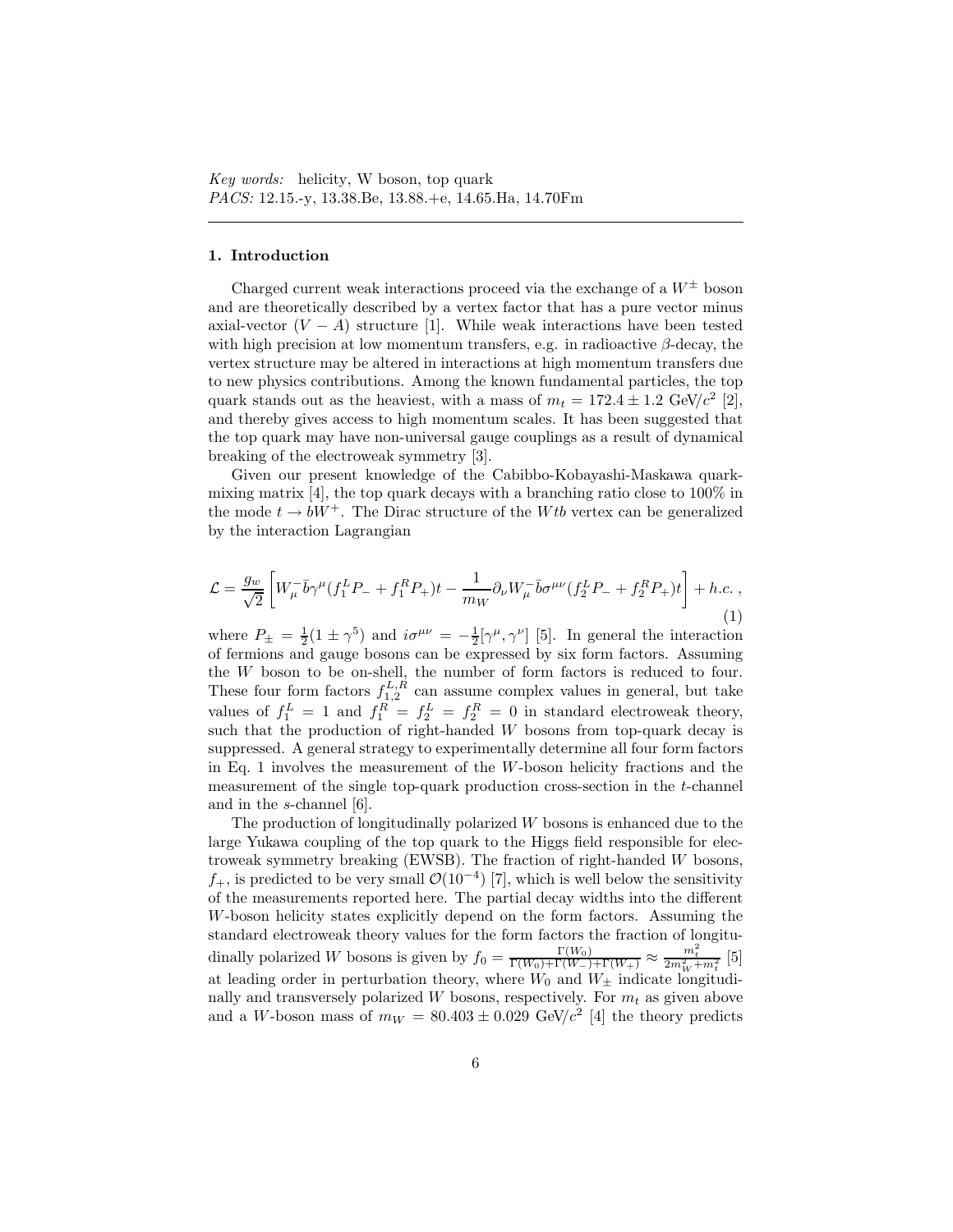$f_0 = 0.697 \pm 0.002$ . Next-to-leading-order corrections decrease the total decay width, as well as  $\Gamma(W_0)$ , by about 10% [8], while  $f_0$  is only changed by about 1% [9]. A significant deviation of  $f_0$  or  $f_+$  from the predictions exceeding the 1% level would be a clear indication of new physics.

This article reports the results of two analyses using the same dataset and their combination. Both analyses use the observable  $\cos \theta^*$ , which is the cosine of the decay angle of the charged lepton in the W-boson decay frame measured with respect to the top-quark direction. This has the following distribution:

$$
\omega(\theta^*) = f_0 \cdot \omega_0(\theta^*) + f_+ \cdot \omega_+(\theta^*) + (1 - f_0 - f_+) \cdot \omega_-(\theta^*) \text{ with } (2)
$$

$$
\omega_0(\theta^*) = \frac{3}{4}(1 - \cos^2 \theta^*), \omega_+(\theta^*) = \frac{3}{8}(1 + \cos \theta^*)^2, \omega_-(\theta^*) = \frac{3}{8}(1 - \cos \theta^*)^2. \tag{3}
$$

The parameters  $f_0$  and  $f_+$  are the W-boson helicity fractions to be determined.

The two analyses estimate  $\cos \theta^*$  for each event by reconstructing the full  $t\bar{t}$ kinematics. These methods of reconstructing the four-vectors of the top-quark and antitop-quark as well as their decay products [10, 11, 12] possess a broad applicability and offer the possibility to measure a full set of top-quark properties, such as the top-quark mass and the forward-backward charge asymmetry in  $t\bar{t}$  production [13]. Experimental acceptances and resolutions introduce distortions of the  $\cos \theta^*$  distribution which must also be taken into account. The two analyses employ alternative methods for reconstructing the  $t\bar{t}$  kinematics, for correcting the experimental effects, and for determining the polarization fractions from the resulting  $\cos \theta^*$  distributions in the observed events. They have similar sensitivities and are combined, taking into account correlations, to yield the most precise estimates of  $f_0$  and  $f_+$ . Both analyses subject the observed data to fits in three different scenarios:

- 1. Measure  $f_0$  under the assumption that  $f_+ = 0$ . This corresponds to a model in which the form factors  $f_1^R$  and  $f_2^L$  are zero, meaning there are no right-handed bottom-quark couplings present.
- 2. Measure  $f_+$  under the assumption that  $f_0 = 0.7$ , which is sensitive to models with  $f_2^L = f_2^R = 0$ , i.e. the presence of an additional  $V + A$ current in top-quark decay, but no additional magnetic couplings. Using the relation  $f_{+}/f_{-} = (f_{1}^{R}/f_{1}^{L})^{2}$  one can translate the measured helicity fractions into the ratio of form factors.
- 3. Measure  $f_0$  and  $f_+$  simultaneously in a two-parameter fit, which is modelindependent.

Model-dependent measurements of  $f_0$  and  $f_+$  using smaller datasets have been previously reported by the CDF [14] and DØ [15] collaborations. Most recently the DØ collaboration has reported a model-independent result using 1 fb<sup>−</sup><sup>1</sup> [15] of Tevatron data. The measurements reported here use twice as much data and improved analysis techniques and yield the most precise determinations of the W-boson helicity fractions in top-quark decays.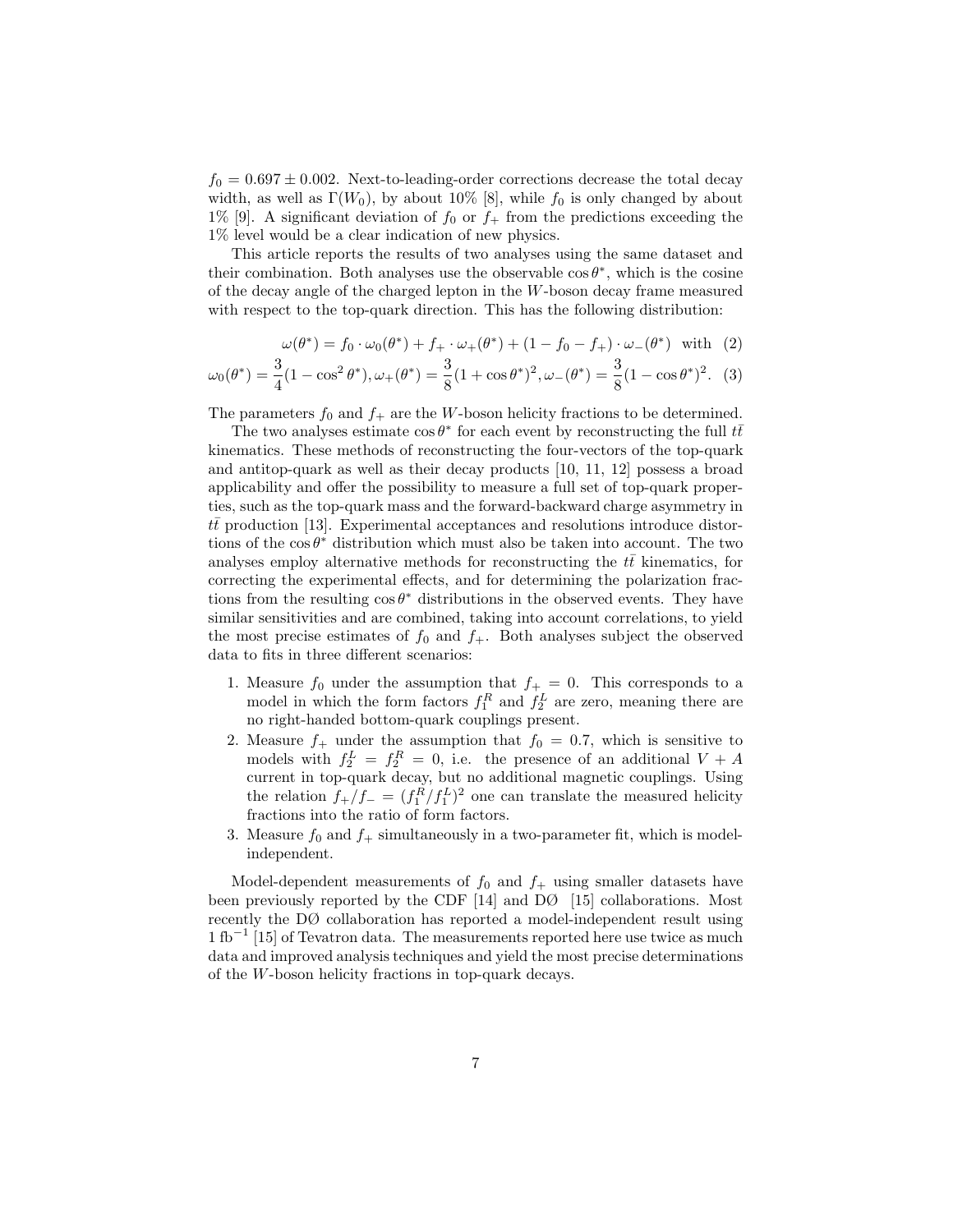#### 2. Selection of  $t\bar{t}$  candidate events

The data used for the analyses reported here are collected by the CDF II detector [16]. We select events of the type  $t\bar{t} \to W^+ b W^- \bar{b} \to \ell \nu q \bar{q}' b \bar{b}$ , which yield an experimental signature of one high energy charged lepton, missing transverse energy due to the undetected neutrino, and at least four jets, two of which are b-quark jets. Exactly one isolated electron candidate with transverse energy [17]  $E_T > 20$  GeV and pseudorapidity [17]  $|\eta| < 1.1$  is required, or exactly one isolated muon candidate with transverse momentum [17]  $P_T > 20 \text{ GeV}/c$ and  $|\eta|$  < 1.0. An electron or muon candidate is considered isolated if the  $E_{\rm T}$ not assigned to the lepton in a cone of  $R \equiv \sqrt{(\Delta \eta)^2 + (\Delta \phi)^2} = 0.4$ , centered around the lepton, is less than  $10\%$  of the lepton  $E_T$  or  $P_T$ , respectively. Jets are reconstructed by summing calorimeter energy in a cone of radius  $R = 0.4$ . The energy of the jets is corrected for differences as a function of  $\eta$ , time, and additional energy depositions due to multiple interactions occurring in the same event [18]. An additional correction leads from calorimeter based jets to jets at the particle level. Candidate jets must have corrected  $E_T > 20$  GeV and detector  $|\eta|$  < 2. Events are required to have at least four jets. The corrected missing transverse energy  $[19]$   $E_T$  accounts for the energy corrections made for all jets with corrected  $E_T > 12$  GeV and  $|\eta| < 2.4$  and for muons and is required to be greater than 20 GeV. At least one jet in the event has to contain a secondary vertex identified using the algorithm described in [20] and consistent with having originated from a b-hadron decay. Additional requirements further reduce the background contribution as follows. Electron events are rejected if the electrons originate from a conversion of a photon. Cosmic ray muon events are rejected as well. To remove  $Z$  bosons, events in which the charged lepton can be paired with any more loosely defined jet or lepton to form an invariant mass consistent with the Z peak,  $76 - 106$  GeV/ $c^2$ , are excluded. With these selection criteria, we select 484  $t\bar{t}$  candidates in a sample corresponding to a total integrated luminosity of 1.9  $\text{fb}^{-1}$ .

Kinematic resolutions and selection and reconstruction efficiencies for  $t\bar{t}$ events are determined utilizing PYTHIA [21] and HERWIG [22] event generators where the top-quark mass is set to 175 GeV/ $c^2$ . Samples of events generated with PYTHIA, ALPGEN [23], and MADEVENT [24], interfaced to PYTHIA parton showering are used to determine certain background rates and to estimate the  $\cos \theta^*$  distribution for background events. In order to develop and validate the methods presented, MADEVENT and a custom version of HERWIG are used to generate samples of simulated events with controllable W-boson helicity fractions. All generated events are passed through the CDF detector simulation [25] and then reconstructed in the same way as the observed events.

## 3. Background Estimation

The selected  $tt$  sample is estimated to be contaminated with about 87 events coming from background processes. These non- $t\bar{t}$  processes originate mainly from W+jets events with a falsely reconstructed secondary vertex (Mistags),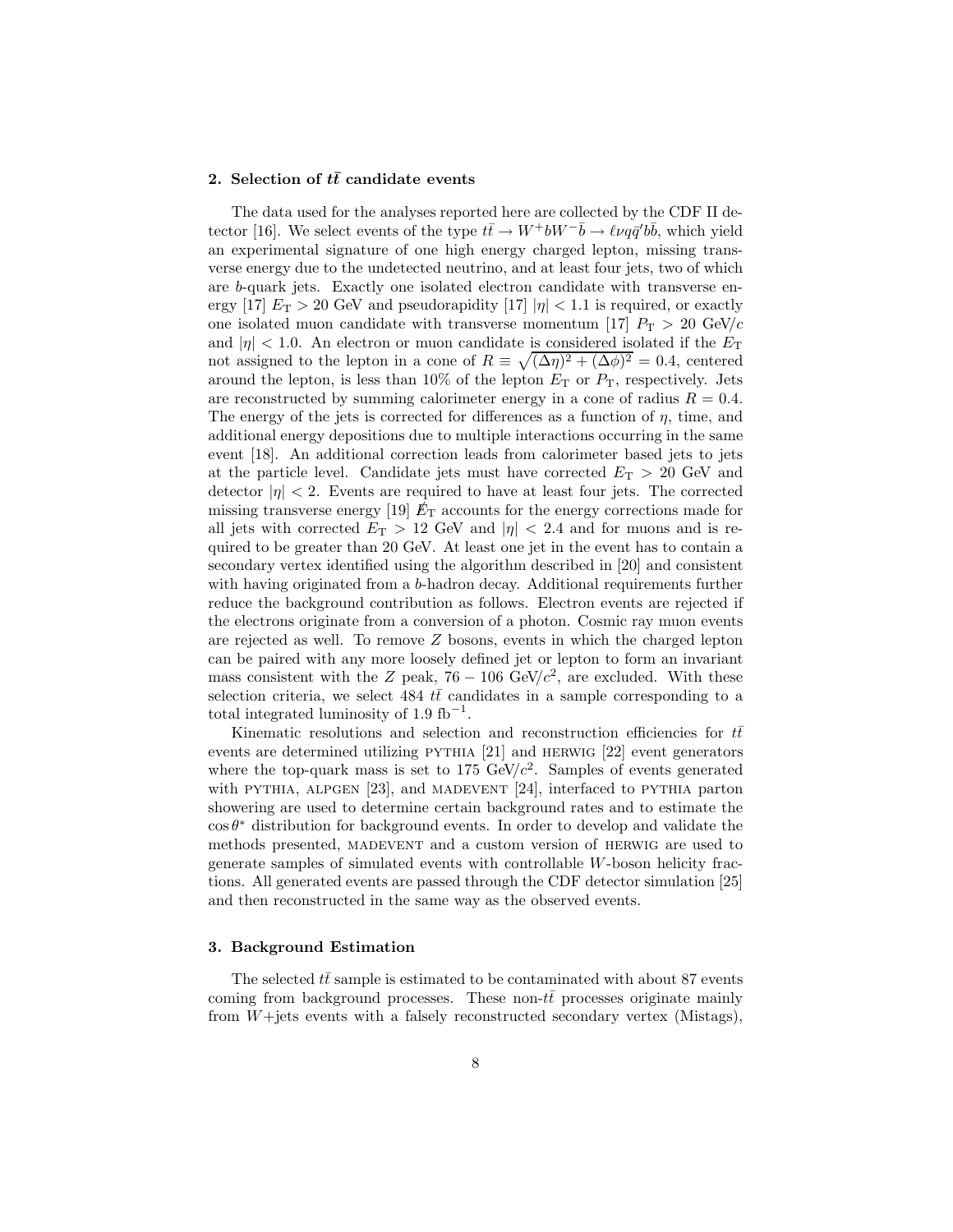from  $W +$ jets events in which the jets are real  $b$ - and  $c$ -quark jets  $(W +$ heavy flavor), and multi-jet processes that contain no real  $W$  boson (non- $W$ ). These backgrounds are estimated using a combination of data and Monte Carlo methods as described in detail in [20]. Additional sources of background arise from electroweak processes like diboson production  $(WW, WZ, ZZ)$ , the production of single top-quarks, and Z bosons. These backgrounds are predicted based on their theoretical cross sections and acceptances and efficiencies, which are derived from simulated events. Table 1 shows the background estimation and the observed number of events after all selection criteria.

| Background source  | $N(\geq 4$ jet) |
|--------------------|-----------------|
| $W +$ heavy flavor | $37 \pm 10$     |
| Mistags            | $20 \pm 5$      |
| $\text{non-}W$     | $18 \pm 16$     |
| Electroweak        | $12 \pm 1$      |
| Total background   | $87 + 23$       |
| Observed events    |                 |

Table 1: Expected number of background events and the number of observed events in a 1.9 fb<sup>−</sup><sup>1</sup> data sample using the selection criteria described in the text.

### 4. Extraction of the W-boson helicity fractions

In order to measure the W-boson helicity fractions we follow two approaches. Both analyses use  $\cos \theta^*$  as the sensitive observable, estimated on an event-byevent basis by fully reconstructing the  $t\bar{t}$  kinematics. The cos  $\theta^*$  distribution can be decomposed into three separate components according to the three different W-boson helicity states. The first analysis is based on the methods developed to precisely measure the top-quark mass [10] and uses the fact that the three helicity components have distinguishable shapes. In this technique we find the expected distributions ("templates") of the helicity components, containing resolution effects, and superpose those. The helicity fractions are then given by normalizations from an unbinned likelihood fit and the results are corrected for acceptance effects afterwards [26]. We refer to this analysis as the "template analysis" in the following. The second analysis, called the "convolution analysis", is based on the method described in [11, 12, 14]. Starting from the theoretically predicted number of events in each bin of the particle level  $\cos \theta^*$ distribution we convolute acceptance and resolution effects with these predictions to derive the expected number of events in each bin of the reconstructed  $\cos \theta^*$  distribution. In this method,  $f_0$  and  $f_+$  are then determined from a binned likelihood fit.

The event selection and reconstruction of the two techniques employ different choices in the design of background suppression, jet flavor identification, and parton assignment. The agreement between the two methods shows that these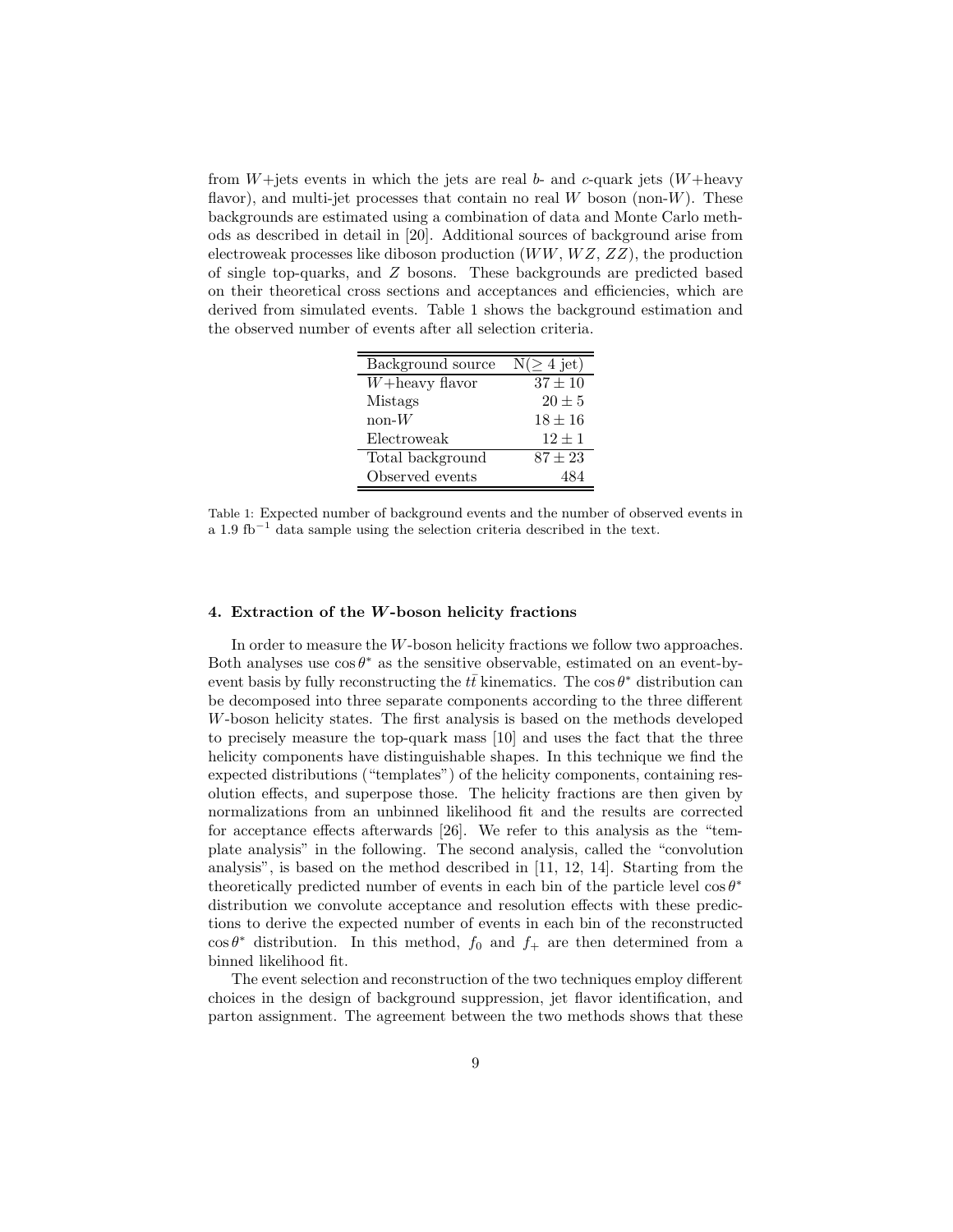design choices do not bias the final result. While the convolution analysis uses the standard event selection described in sec. 2, the template analysis chooses to place an additional cut on the scalar sum of all transverse energies of the event,  $H_T$ , and requires  $H_T > 250$  GeV to further suppress multi-jet non-W background. This results in  $53 \pm 20$  events estimated as background, and reduces the total number of selected events to 430. A combinatoric ambiguity arises in the reconstruction of the  $t\bar{t}$  kinematics when choosing which of the reconstructed jets corresponds to which of the final state quarks in the  $t\bar{t} \rightarrow$  $\ell\nu q\bar{q}' b\bar{b}$  decay. The analyses each test all possible jet-quark assignments and then use alternative criteria to choose the "best" one for each event. The template analysis uses the technique described in [10]: jet energies float within expected resolutions, b-tagged jets are assigned to b quarks, and the top-quark mass is left floating in the fit while the W-boson masses are constrained to 80.4 GeV/ $c^2$ . The algorithm described in [11, 12, 14] is used in the convolution analysis. The jet-quark assignment is selected using constraints on the W-boson mass, the  $t\bar{t}$ mass difference, the transverse energy in the reconstructed  $t\bar{t}$  pair with respect to the total transverse energy in the event, and the b-jet probability of the jets. Neither analysis assumes a particular value for  $m_t$  in the reconstruction; since  $f_0$  has an explicit  $m_t$ -dependence, doing so would introduce a bias in the measurement. Although the algorithms to reconstruct the kinematics of the  $t\bar{t}$ pairs are different, the  $\cos \theta^*$  resolution for each analysis is estimated to be the same ( $\approx 0.35$ ) from studies using generated  $t\bar{t}$  events.

In both analyses the W-boson helicity fractions are determined from maximum likelihood fits to the resulting  $\cos \theta^*$  distributions. The two analyses employ alternative methods to derive the fit inputs which will be discussed in more detail in the next paragraphs. In the fits, the helicity fractions  $f_0$  and  $f_+$  are free parameters, the constraint  $f_ - = (1 - f_0 - f_+)$  is applied, and the background contribution is allowed to float but is Gaussian constrained using an RMS corresponding to the uncertainty on the estimate of the total number of background events. As already discussed in sec. 1, each analysis performs three different measurements. In two measurements we determine  $f_0$  or  $f_+$  and fix the other parameter to the value expected in case of a pure  $V - A$  structure of the Wtb vertex  $(f_0 = 0.7, f_+ = 0.0)$ . In the third measurement,  $f_0$  and  $f_+$ are both treated as free parameters and are measured simultaneously.

The template method utilizes samples of generated  $t\bar{t}$  events in which the leptonically decaying  $W$  boson is forced to a specific polarization to get the normalized  $\cos \theta^*$  probability distribution function  $\mathcal{P}(\cos \theta^*)$  for each W-boson polarization. These generated events satisfy all the selection criteria and are reconstructed in the same manner as the observed events. The  $\mathcal{P}(\cos \theta^*)$  for a certain helicity mode is obtained by fitting the reconstructed  $\cos \theta^*$  distribution obtained from the corresponding generated  $t\bar{t}$  events and does not depend on the helicity fractions assumed for the hadronically decaying  $W$  boson. The background modeling is verified by comparing the distribution obtained from generated events to the distribution of observed events in which there is no secondary vertex tag and in those for which the decay length of the secondary vertex tag is negative, meaning that the reconstructed secondary vertex and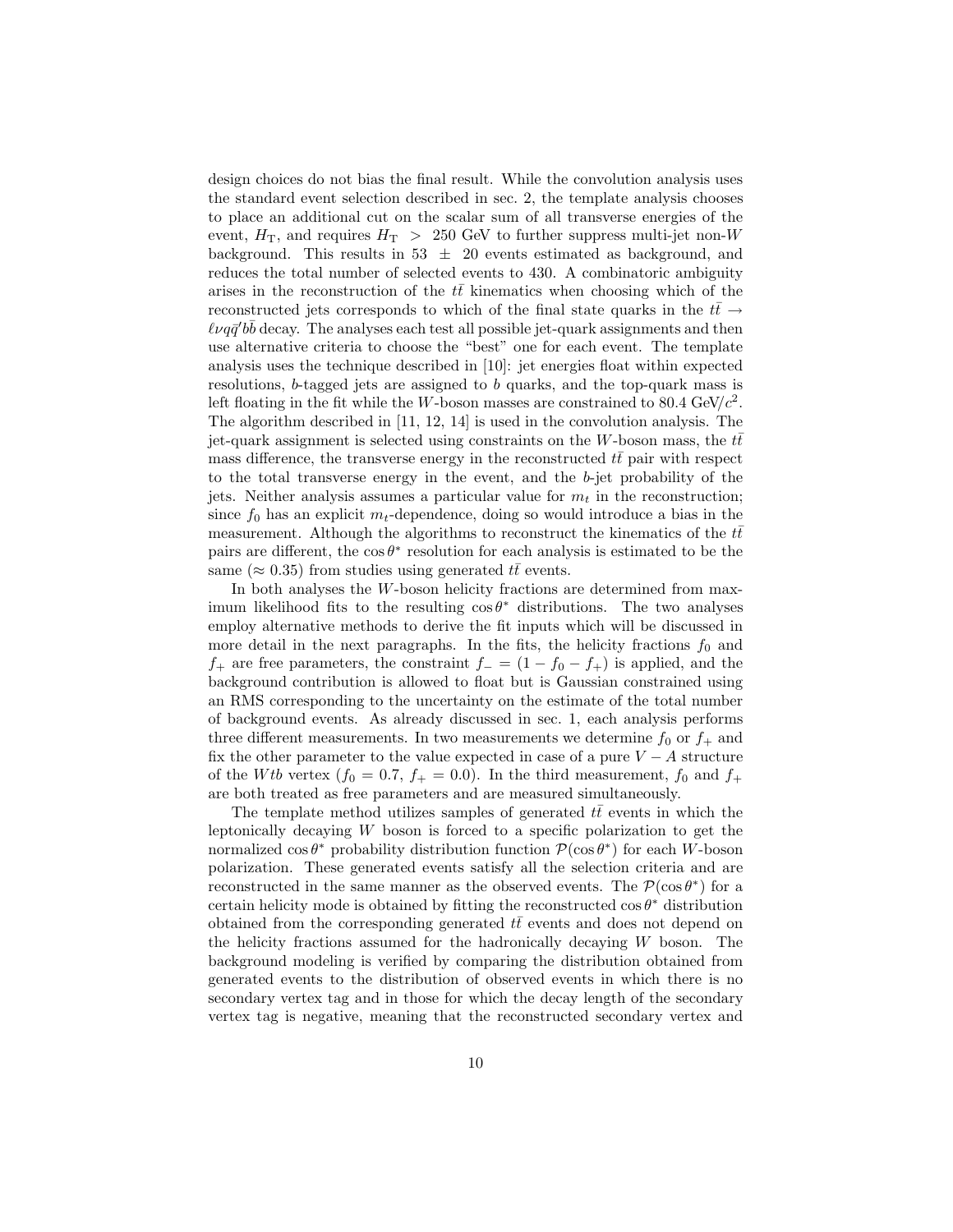

Figure 1: The  $\mathcal{P}(\cos \theta^*)$  used in the template analysis, which are the reconstructed  $\omega(\theta^*)$  distributions for longitudinal, right- and left-handed W-boson helicities, as well as the  $\omega(\theta^*)$  in the background model. The curves are normalized to the same area.

the reconstructed jet itself are located in opposite hemispheres with respect to the primary vertex. These are background dominated samples. The  $\mathcal{P}(\cos \theta^*)$ parameterizations are empirically chosen to provide a good description of the  $\cos \theta^*$  distributions and use a third degree polynomial times two exponential functions. The resulting  $P(\cos \theta^*)$  are compared in Fig. 1. Using alternative fit functions, negligibly affects the results.

Since the kinematics of the  $W$ -boson decay depend on its polarization, the kinematic cuts applied have different acceptances for the different polarizations and alter the observed composition of polarization states. The largest impact is due to the isolation requirement and the cut on the  $p<sub>T</sub>$  of the charged lepton. Therefore a correction is applied to the obtained helicity fractions to account for these acceptance effects before presenting the results.

In the convolution analysis the  $\cos \theta^*$  distribution is reconstructed in six bins, corresponding to the resolution of the reconstruction of the  $tt$  kinematics. The starting point for the extraction of the W-boson helicity fractions in this method is the theoretically predicted number of signal events in each bin of the  $\cos \theta^*$  distribution,  $\mu^{\text{sig}}(f_0, f_+)$ , depending on  $f_0$  and  $f_+$ , which can be calculated using Eq. 2. Acceptance and resolution effects are then taken into account [14] by convoluting both effects with the theory prediction. This leads to the number of signal events expected to be observed in a certain bin accounting for all distorting effects:

$$
\mu_k^{\text{sig,obs}}(f_0, f_+) \propto \sum_i \mu_i^{\text{sig}}(f_0, f_+) \cdot \epsilon_i \cdot S(i, k). \tag{4}
$$

The migration matrix element  $S(i, k)$  gives the probability for an event which was generated in bin i to occur in bin k of the reconstructed  $\cos \theta^*$  distribution. Since the acceptance depends on  $\cos \theta^*$ , we weight the contribution of each bin with its event selection efficiency  $\epsilon_i$ . The effects considered are independent of the W-boson helicity fractions and this is validated using several samples of generated events with different W-boson polarizations. Thus,  $\epsilon_i$  and  $S(i, k)$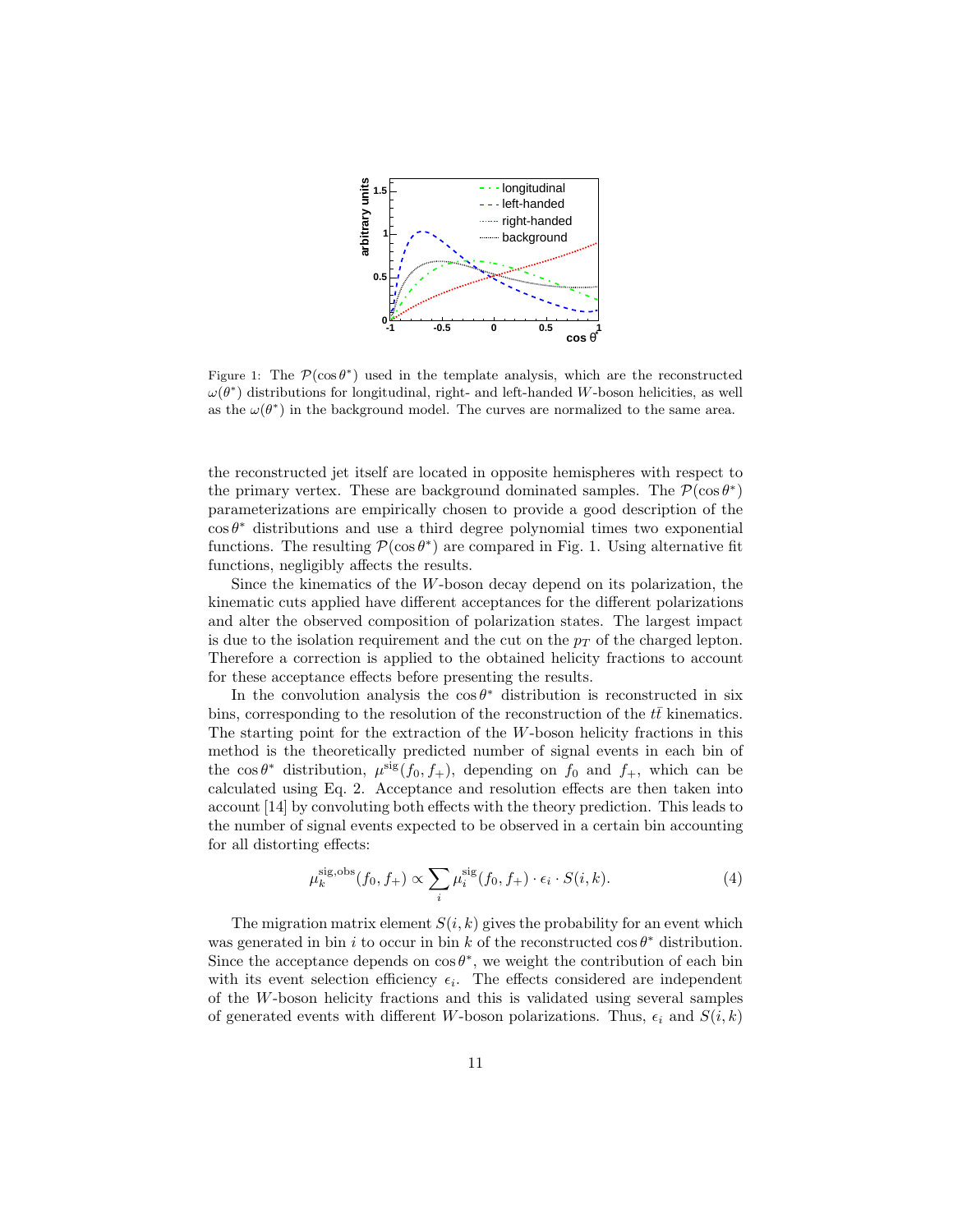| source     | $\delta f_0$ |       | $\delta f_+$ |       | $\delta f_0$ |       | $\delta f_+$ |       |
|------------|--------------|-------|--------------|-------|--------------|-------|--------------|-------|
|            | $f_+$ fixed  |       | $f_0$ fixed  |       | combined fit |       | combined fit |       |
|            | templ.       | conv. | templ.       | conv. | templ.       | conv. | templ.       | conv. |
| JES        | 0.024        | 0.045 | 0.017        | 0.025 | 0.021        | 0.016 | 0.027        | 0.032 |
| <b>ISR</b> | 0.002        | 0.010 | 0.003        | 0.003 | 0.010        | 0.036 | 0.007        | 0.014 |
| FSR.       | 0.021        | 0.025 | 0.009        | 0.011 | 0.025        | 0.045 | 0.002        | 0.016 |
| <b>Bkg</b> | 0.023        | 0.032 | 0.016        | 0.019 | 0.018        | 0.028 | 0.017        | 0.032 |
| MC         | 0.019        | 0.012 | 0.009        | 0.005 | 0.019        | 0.015 | 0.010        | 0.002 |
| <b>PDF</b> | 0.005        | 0.005 | 0.005        | 0.002 | 0.005        | 0.014 | 0.002        | 0.006 |
| Total      | 0.044        | 0.062 | 0.027        | 0.034 | 0.043        | 0.072 | 0.034        | 0.050 |

Table 2: The sources of systematic uncertainties and their related estimates for the template analysis (templ.) and the convolution analysis (conv.). The total systematic uncertainty is taken as the quadrature sum of the individual sources.

can be estimated from a sample of events generated with the PYTHIA event generator using the standard settings. The total number of events expected to be observed in a certain bin is then given by the sum of  $\mu_k^{\text{sig,obs}}(f_0, f_+)$  and the expected number of background events, which is independent of the W-boson polarization and is derived from the background composition shown in Table 1. In a maximum-likelihood fit the expected number of events is compared bin by bin to the number of observed events to determine  $f_0$  and  $f_+$ .

In order to compare our observations with theory, we subtract the background estimate from the reconstructed  $\cos \theta^*$  distribution, correct for acceptance and resolution, and normalize the distribution to the  $tt$  cross section of  $\sigma_{t\bar{t}} = 6.7 \pm 0.9$  pb [27, 28]. The correction is made by applying a bin-by-bin correction factor to the  $\cos \theta^*$  distribution. The correction factor is given by  $\mu_i^{\text{sig}}(f_0^{\text{fit}}, f_+^{\text{fit}})$  divided by  $\mu_i^{\text{sig,obs}}(f_0^{\text{fit}}, f_+^{\text{fit}})$ , where  $f_0^{\text{fit}}$  and  $f_+^{\text{fit}}$  are the obtained results.

The systematic uncertainties associated with the measurement of  $f_0$  and  $f_+$ are summarized in Table 2. The systematic uncertainties were determined by constructing ensemble tests with signal and/or background templates, affected by the systematic under study, but fit using the default parameterizations and normalizations described above. We studied the influence of variations in the jet energy scale (JES) and of variations in initial and final state radiation (ISR, FSR). The latter was estimated by producing samples of simulated events for which the simulation was altered to produce either less or more gluon radiation compared to the standard setting [10]. Specifically, two parameters controlling the parton shower in the PYTHIA program are varied:  $\Lambda_{\rm QCD}$  and the scale factor  $K$  to the transverse momentum scale of the showering. The different settings are derived from studies of ISR in Drell-Yan events. We also studied the influence of the background modeling (Bkg), of different Monte Carlo event generators (MC), and of the parton distribution function (PDF). The resulting shifts in the mean fitted longitudinal and right-handed fraction are used to quantify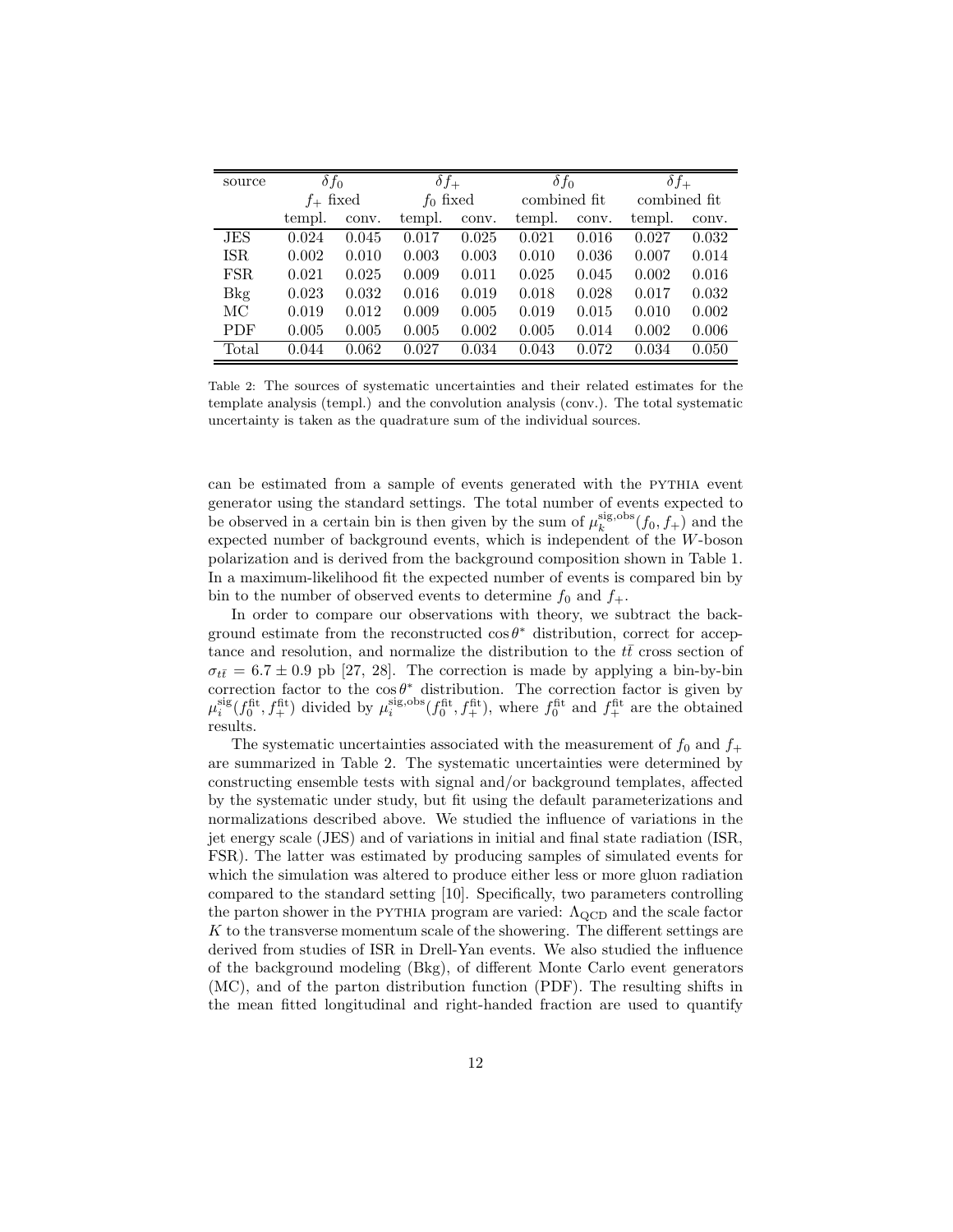

Figure 2: The observed  $\cos \theta^*$  distribution (points) overlaid with the fit-curves for the three different fit-scenarios (as explained in sec. 1) for the template analysis.

the systematic uncertainties. The positive and negative variations obtained are symmetrized by choosing the maximum deviation. The ensemble tests were all performed using PYTHIA generated events with  $m_t = 175 \text{ GeV}/c^2$  as signal with the W-boson helicity fractions  $f_0 = 0.70$  and  $f_+ = 0.0$ , and the background model as described above. We have verified that these uncertainties do not depend on the actual value of  $f_0$  and  $f_+$  by fitting samples of generated events with different W-boson polarizations.

The analyses presented in this paper use a top-quark mass of 175 GeV/ $c^2$ . Since  $f_0$  explicitly depends on the top-quark mass, the dependency of the measured value of  $f_0$  on the top quark mass is not treated as a systematic uncertainty. The measured value of  $f_+$  is only negligibly affected by variations in the assumed top-quark mass.

#### 5. Results and Combination of the Results

The  $\cos \theta^*$  distribution from the observed events is shown in Fig. 2 and Fig. 3 for both analyses together with the fits for  $f_0$  and  $f_+$  and the model independent measurement. The results for the three different measurements together with the statistical and systematical uncertainties in both analyses are summarized in Table 3. In the template analysis the correlation between  $f_0$  and  $f_{+}$  is determined to be -0.87 in the simultaneous fit, while for the convolution analysis the correlation is -0.89.

We combine the single results accounting for correlations using the BLUE method [29]. The combined results can be found in Table 3. The statistical correlation between both analyses is estimated from ensemble tests using samples of generated events which account for the event overlap in the signal contribution. For the two model-dependent scenarios the correlation coefficients are found to be 0.66 and 0.65 when fitting for  $f_0$  or  $f_+$ , respectively. The correlation matrix for the model-independent scenario is given in Table 4. The resulting combination is weighted towards the template determination of  $f_+$  since its total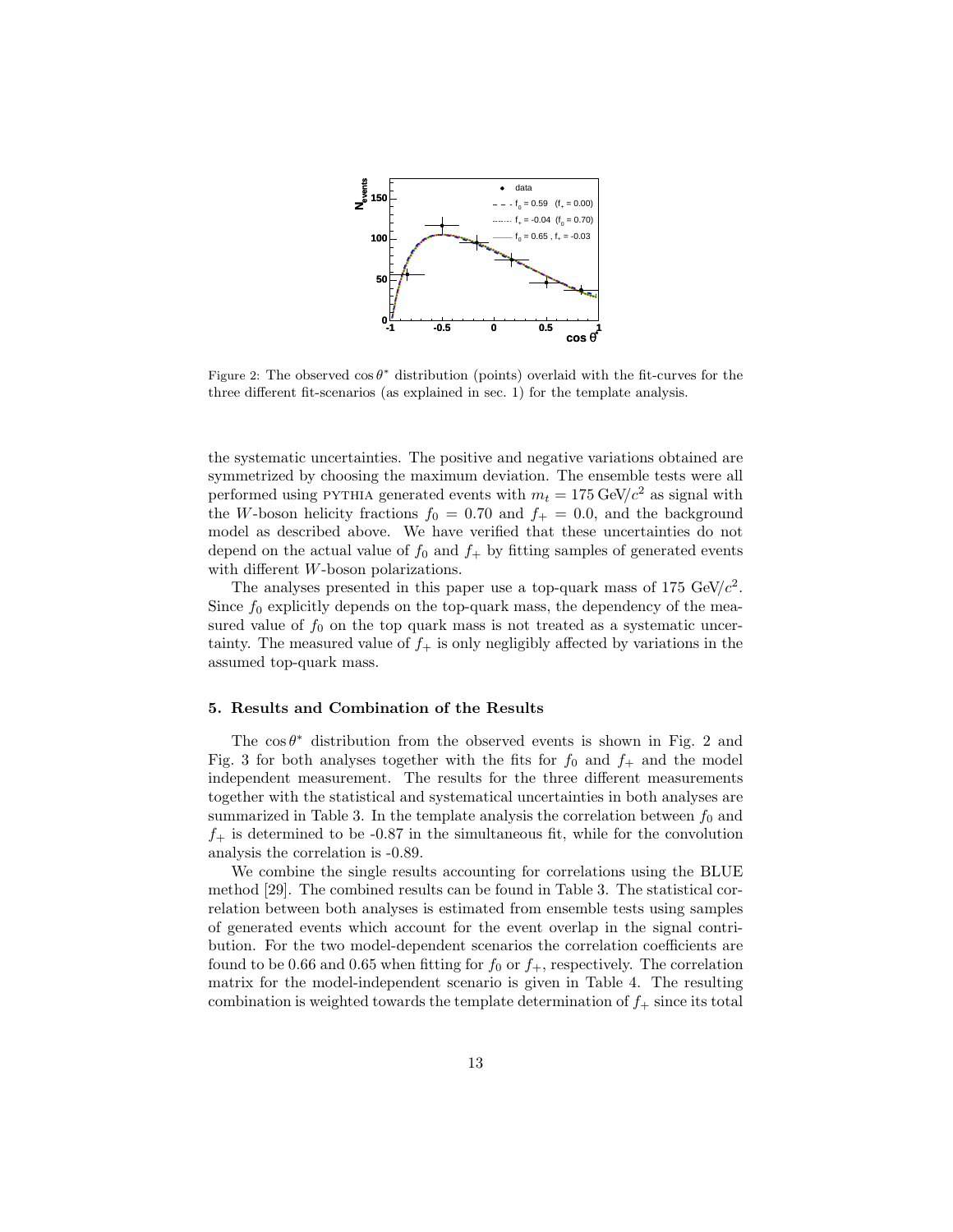

Figure 3: On the left-hand side the observed  $\cos \theta^*$  distribution (points) is presented overlaid with the fits for  $f_0$  and  $f_+$  for the convolution analysis. On the right-hand side the deconvoluted (using the fit result of the  $f_+$  measurement) distribution normalized to the  $t\bar{t}$  cross-section is shown together with the theoretically predicted curves for purely left-handed, right-handed, and longitudinally polarized W bosons.

uncertainty is significantly smaller than the total uncertainty from the convolution method. Due to the strong anti-correlation between  $f_0$  and  $f_+$  (see Table 4) the  $f_0$  determination is affected correspondingly. The systematic uncertainties are taken to be completely correlated between the two methods. When combining the model-independent results the systematic uncertainties for  $f_0$  and  $f_+$ are taken to be 100% anti-correlated. The combined values of  $f_0$  and  $f_+$  have a correlation of  $-0.82$ . The combination improves the sensitivity by about  $10\%$ relative to the measurements of either method separately.

In conclusion, we present two different analyses and their combination determining the W-boson helicity fractions in top-quark decays, giving the world's most sensitive result for measuring these fractions so far. In addition to measuring  $f_0$  and  $f_+$  separately, while fixing the other parameter to its expected value, we present a model-independent simultaneous measurement of the two fractions. All of these results are consistent with the values predicted within the electroweak theory of the  $Wtb$  vertex.

|                  | template                                                                                        | convolution | combination                                                                  | $\chi^2/dof$ |
|------------------|-------------------------------------------------------------------------------------------------|-------------|------------------------------------------------------------------------------|--------------|
| $f_0(f_+ = 0.0)$ | $0.59 \pm 0.11 \pm 0.04$ $0.66 \pm 0.10 \pm 0.06$ $0.62 \pm 0.10 \pm 0.05$                      |             |                                                                              | 0.7/1        |
|                  | $f_{+}(f_0 = 0.7)$ $-0.04 \pm 0.04 \pm 0.03$ $0.01 \pm 0.05 \pm 0.03$ $-0.04 \pm 0.04 \pm 0.03$ |             |                                                                              | 1.8/1        |
| $f_{0}$          |                                                                                                 |             | $0.65 \pm 0.19 \pm 0.04$ $0.38 \pm 0.21 \pm 0.07$ $0.66 \pm 0.16 \pm 0.05$   | 4.3/2        |
|                  |                                                                                                 |             | $-0.03 \pm 0.07 \pm 0.03$ $0.15 \pm 0.10 \pm 0.05$ $-0.03 \pm 0.06 \pm 0.03$ | 4.3/2        |

Table 3: Results of the template analysis, the convolution analysis, and the combined values. The results are given together with their statistical and systematical uncertainties. In addition the  $\chi^2/dof$  of the combination is given.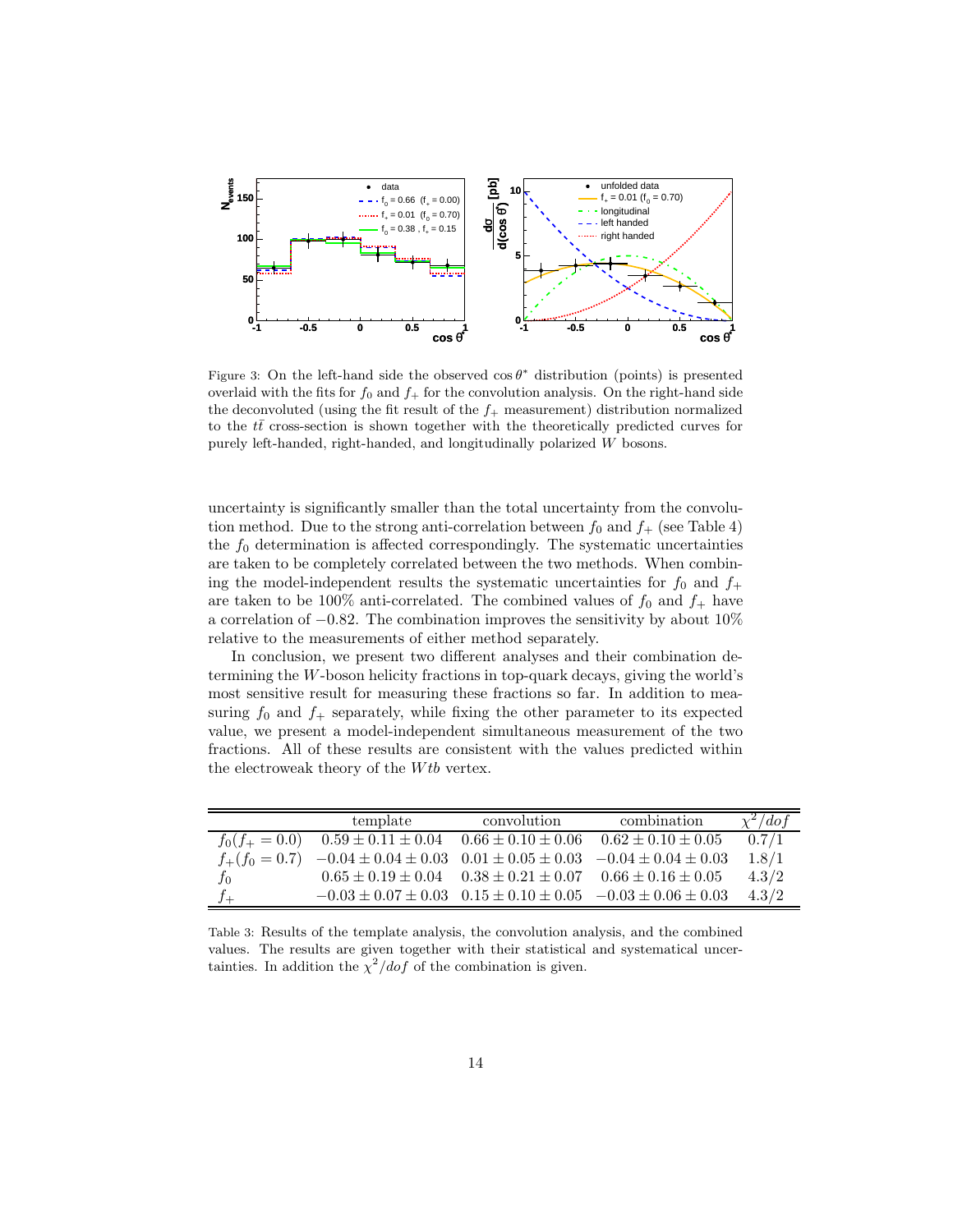|                   | template $f_0$ | convolution $f_0$ template $f_+$ |          | convolution $f_{+}$ |
|-------------------|----------------|----------------------------------|----------|---------------------|
| template $f_0$    | 00.1           | $\rm 0.45$                       | $-0.87$  | $-0.40$             |
| convolution $f_0$ | 0.45           | $1.00\,$                         | $-0.42$  | $-0.89$             |
| template $f_+$    | $-0.87$        | $-0.42$                          | $1.00\,$ | 0.48                |
| convolution $f_+$ | $-0.40$        | $-0.89$                          | 0.48     | $1.00\,$            |

Table 4: Correlation matrix for combining the template and convolution analyses in the model-independent scenario.

#### Acknowledgements

We thank the Fermilab staff and the technical staffs of the participating institutions for their vital contributions. This work was supported by the U.S. Department of Energy and National Science Foundation; the Italian Istituto Nazionale di Fisica Nucleare; the Ministry of Education, Culture, Sports, Science and Technology of Japan; the Natural Sciences and Engineering Research Council of Canada; the National Science Council of the Republic of China; the Swiss National Science Foundation; the A.P. Sloan Foundation; the Bundesministerium für Bildung und Forschung, Germany; the Korean Science and Engineering Foundation and the Korean Research Foundation; the Science and Technology Facilities Council and the Royal Society, UK; the Institut National de Physique Nucleaire et Physique des Particules/CNRS; the Russian Foundation for Basic Research; the Ministerio de Ciencia e Innovación, and Programa Consolider-Ingenio 2010, Spain; the Slovak R&D Agency; and the Academy of Finland.

## References

- [1] T.D. Lee and C.N. Yang, Phys. Rev. 105, 1671 (1957). Nucl. Phys. 3, 127 (1957). A. Salam, Nuov. Cim. 5, 299 (1957). R.P. Feynman and M. Gell-Mann, Phys. Rev. 109, 193 (1958). E.C.G. Sudarshan and R.E. Marshak, Phys. Rev. 109, 1860 (1958).
- [2] Tevatron Electroweak Working Group, "A Combination of CDF and DØ Results on the Mass of the Top Quark", arXiv:0808.1089 [hep-ex].
- [3] R.D. Peccei and X. Zhang, Nucl. Phys. B 337, 269 (1990).
- [4] W. M. Yao *et al.* (Particle Data Group), J. Phys. G 33 (2006) 1.
- [5] G.L Kane, G.A. Ladinski and C.P. Yuan, Phys. Rev. D 45, 124 (1992).
- [6] C.-R. Chen, F. Larios, and C.-P. Yuan, Phys. Lett. B 631, 126 (2005); arXiv:hep-ph/0503040v3 (2008).
- [7] M. Fischer *et al.*, Phys. Rev. D 63, 031501(R) (2001).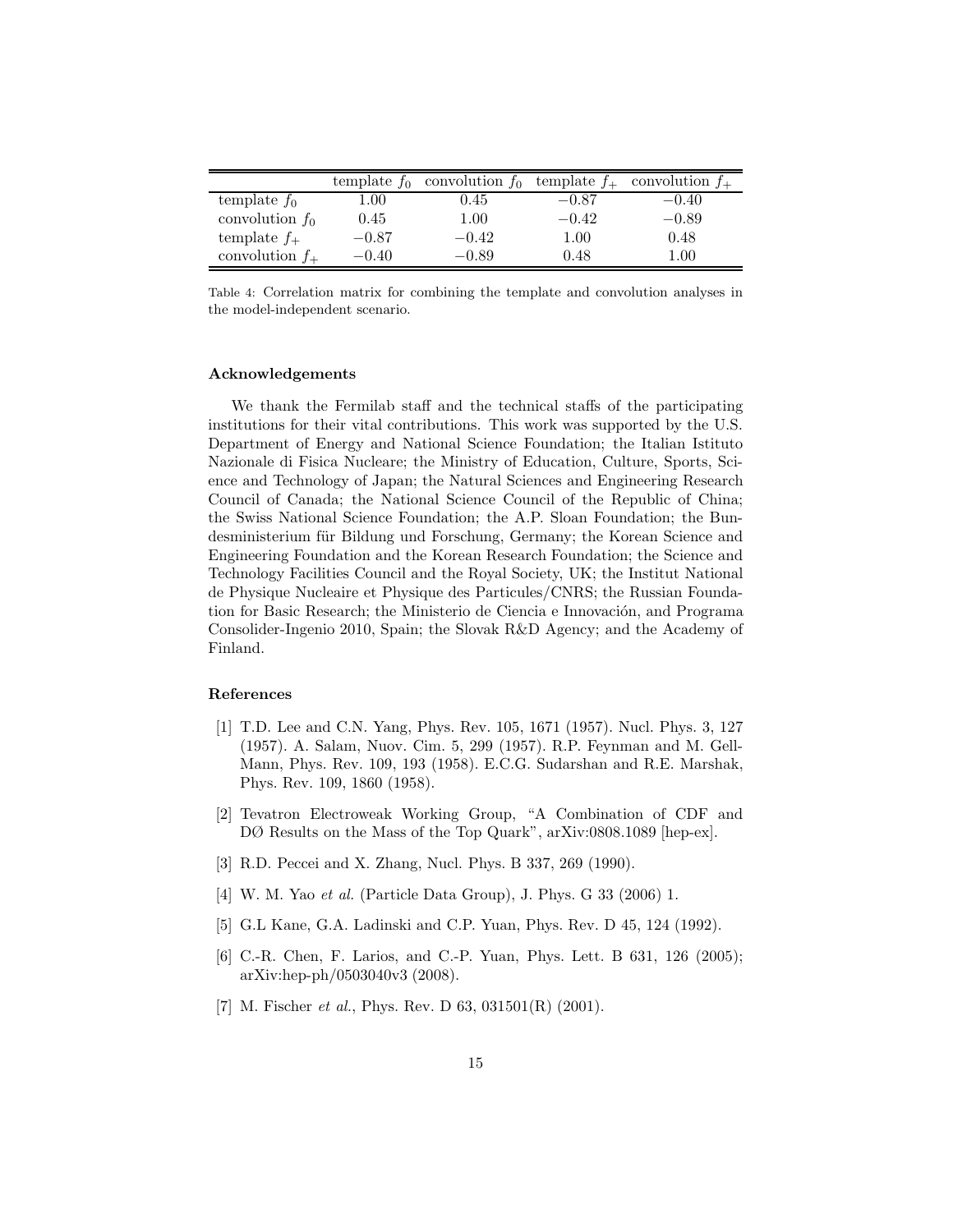- [8] M. Jezabek and J.H. Kühn, Nucl. Phys. B 314, 1 (1989); Phys. Lett. B 207, 91 (1988). A. Czarnecki and K. Melnikov, Nucl. Phys. B 544, 520 (1999). K.G. Chetyrkin, R. Harlander, T. Seidensticker, and M. Steinhauser, Phys. Rev. D 60, 114015 (1999).
- [9] M. Fischer, S. Groote, J.G. Körner, and M.C. Mauser, Phys. Rev. D 63,  $031501(R)$  (2001). H.S. Do, S. Groote, J.G. Körner, and M.C. Mauser, Phys. Rev. D 67, 091501(R) (2003).
- [10] A. Abulencia *et al.*, (CDF Collaboration), Phys. Rev. D 73, 032003 (2006).
- [11] D. Hirschbuehl, Ph.D. thesis, University of Karlsruhe, FERMILAB-THESIS-2005-80 (2005).
- [12] Th. Chwalek, Diploma thesis, University of Karlsruhe, FERMILAB-MASTERS-2006-04 (2006).
- [13] T. Aaltonen *et al.*, (CDF Collaboration), Phys. Rev. Lett. 101, 202001 (2008).
- [14] A. Abulencia *et al.* (CDF Collaboration), Phys. Rev. D 75, 052001 (2007).
- [15] V. M. Abazov *et al.* (DØ Collaboration), Phys. Rev. Lett. 100, 062004 (2008).
- [16] D. Acosta *et al.* (CDF Collaboration), Phys. Rev. D 71, 031101(R) (2005).
- [17] In the CDF geometry,  $\theta$  is the polar angle with respect to the proton beam axis, and  $\phi$  is the azimuthal angle. The pseudorapidity is  $\eta \equiv -\ln(\tan(\theta/2))$ . Detector  $|\eta|$  is defined as the pseudorapidity of the jet calculated with respect to the center of the detector. The transverse momentum  $P<sub>T</sub>$  is the component of the momentum projected onto the plane perpendicular to the beam axis. The transverse energy  $E_T$  of a shower or calorimeter tower is  $E \sin \theta$ , where E is the energy deposited.
- [18] A. Bhatti *et al.* (CDF Collaboration), Nucl. Instrum. Methods A566, 375(2006).
- [19] The missing  $E_T$  ( $\vec{E_T}$ ) is defined by  $\vec{E_T} = -\sum_i E_T^i \mathbf{n}_i$ , where  $\mathbf{n}_i$  is the unit vector in the azimuthal plane that points from the beamline to the  $i<sup>th</sup>$ calorimeter tower. We also define  $\vec{E}_{\text{T}} = |\vec{E}_{\text{T}}|$ .
- [20] A. Abulencia *et al.* (CDF Collaboration), Phys. Rev. Lett. 97, 082004 (2006).
- [21] T. Sjostrand, P. Eden, C. Friberg, L. Lonnblad, G. Miu, S. Mrenna and E. Norrbin, Comput. Phys. Commun. 135, 238 (2001).
- [22] G. Corcella, I.G. Knowles, G. Marchesini, S. Moretti, K. Odagiri, P. Richardson, M.H. Seymour and B.R. Webber, hep-ph/0011363, hepph/0210213.